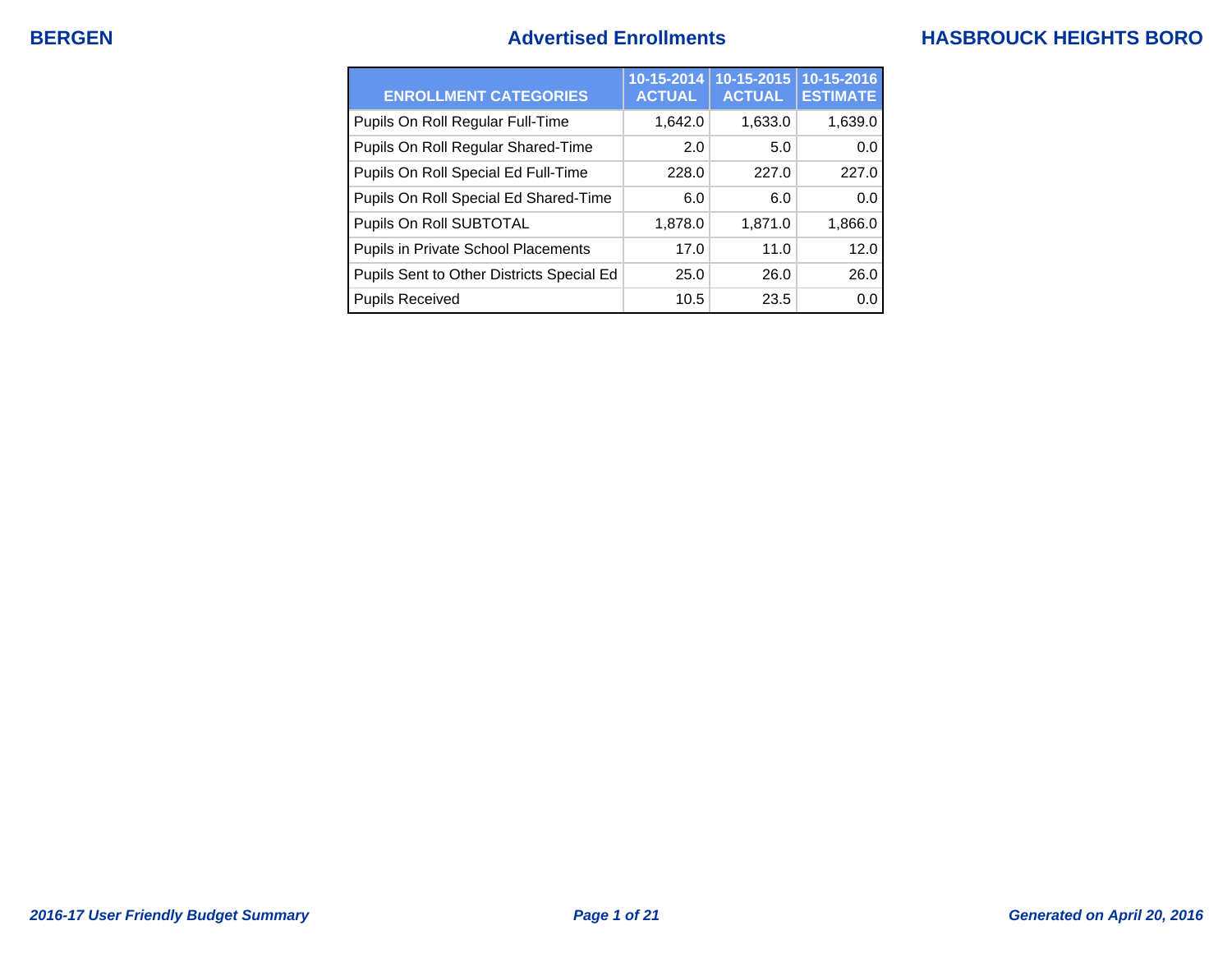### **BERGEN Advertised Revenues HASBROUCK HEIGHTS BORO**

| <b>Budget Category</b>                          | <b>Account</b> | 2014-15<br><b>Actual</b> | 2015-16<br><b>Revised</b> | 2016-17<br><b>Anticipated</b> |
|-------------------------------------------------|----------------|--------------------------|---------------------------|-------------------------------|
| <b>Operating Budget:</b>                        |                |                          |                           |                               |
| <b>Revenues from Local Sources:</b>             |                |                          |                           |                               |
| Local Tax Levy                                  | 10-1210        | 26,544,747               | 27,211,839                | 27,951,872                    |
| <b>Total Tuition</b>                            | 10-1300        | 160,000                  | 0                         | 0                             |
| <b>Unrestricted Miscellaneous Revenues</b>      | 10-1XXX        | 125,978                  | 118,000                   | 161,000                       |
| Interest Earned On Capital Reserve Funds        | 10-1XXX        | $\Omega$                 | 1,755                     | 2,800                         |
| Subtotal - Revenues From Local Sources          |                | 26,830,725               | 27,331,594                | 28,115,672                    |
| <b>Revenues from State Sources:</b>             |                |                          |                           |                               |
| <b>Categorical Transportation Aid</b>           | 10-3121        | 35,899                   | 35,899                    | 40,399                        |
| <b>Extraordinary Aid</b>                        | 10-3131        | 321,105                  | 268,258                   | 268,258                       |
| <b>Categorical Special Education Aid</b>        | 10-3132        | 997,404                  | 997,404                   | 997,457                       |
| <b>Equalization Aid</b>                         | 10-3176        | 16,038                   | 16,038                    | 15,477                        |
| <b>Categorical Security Aid</b>                 | 10-3177        | 40,567                   | 40,567                    | 46,450                        |
| <b>Adjustment Aid</b>                           | 10-3178        | 1                        | 0                         |                               |
| <b>Under Adequacy Aid</b>                       | 10-3180        |                          | 0                         | 14,450                        |
| Parcc Readiness Aid                             | 10-3181        |                          | 0                         | 19,510                        |
| Per Pupil Growth Aid                            | 10-3182        |                          | 0                         | 19,510                        |
| Professional Learning Community Aid             | 10-3183        |                          | 0                         | 19,150                        |
| <b>Other State Aids</b>                         | 10-3XXX        | 0                        | 53,471                    | 0                             |
| Subtotal - Revenues From State Sources          |                | 1,411,014                | 1,411,637                 | 1,440,662                     |
| <b>Revenues from Federal Sources:</b>           |                |                          |                           |                               |
| <b>Medicaid Reimbursement</b>                   | 10-4200        | 0                        | 18,665                    | 24,521                        |
| Subtotal - Revenues From Federal Sources        |                | 0                        | 18,665                    | 24,521                        |
| <b>Budgeted Fund Balance - Operating Budget</b> | 10-303         | 0                        | 247,841                   | 200,000                       |
| <b>Adjustment For Prior Year Encumbrances</b>   |                | $\Omega$                 | 217,815                   | 0                             |
| Actual Revenues (Over)/Under Expenditures       |                | $-626,554$               | 0                         | 0                             |
| <b>Total Operating Budget</b>                   |                |                          | 27,615,185 29,227,552     | 29,780,855                    |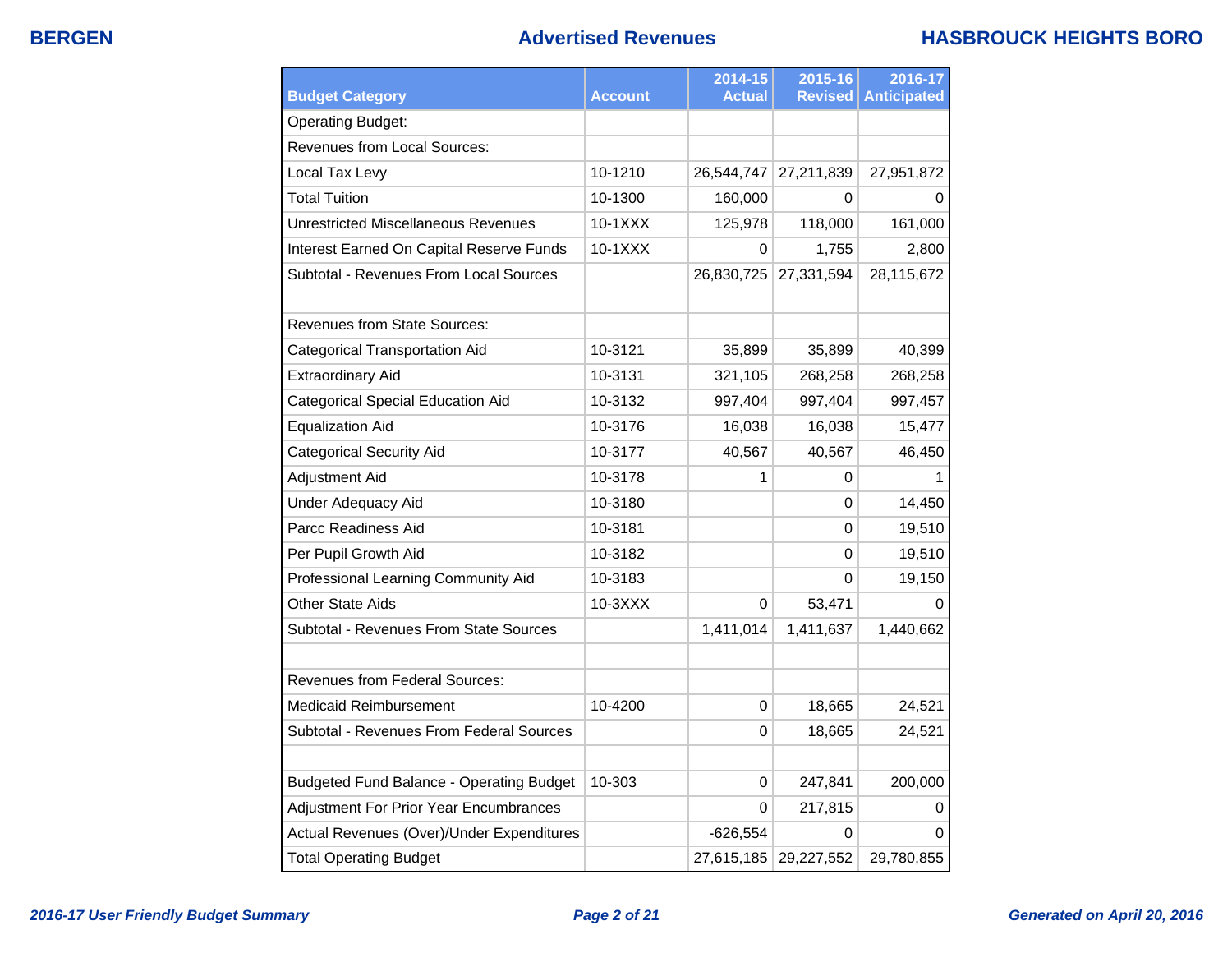### **BERGEN Advertised Revenues HASBROUCK HEIGHTS BORO**

| <b>Budget Category</b>                     | <b>Account</b> | 2014-15<br><b>Actual</b> | 2015-16<br><b>Revised</b> | 2016-17<br><b>Anticipated</b> |
|--------------------------------------------|----------------|--------------------------|---------------------------|-------------------------------|
|                                            |                |                          |                           |                               |
| Grants and Entitlements:                   |                |                          |                           |                               |
| Other Revenue From Local Sources           | 20-1XXX        | 50,000                   | 2,234                     | 1,300                         |
| Total Revenues From Local Sources          | 20-1XXX        | 50,000                   | 2,234                     | 1,300                         |
|                                            |                |                          |                           |                               |
| <b>Revenues from State Sources:</b>        |                |                          |                           |                               |
| Other Restricted Entitlements              | 20-32XX        | 313,146                  | 312,996                   | 313,000                       |
| <b>Total Revenues From State Sources</b>   |                | 313,146                  | 312,996                   | 313,000                       |
|                                            |                |                          |                           |                               |
| <b>Revenues from Federal Sources:</b>      |                |                          |                           |                               |
| Title I                                    | 20-4411-4416   | 150,908                  | 162,082                   | 142,000                       |
| Title II                                   | 20-4451-4455   | 3,060                    | 72,398                    | 36,000                        |
| Title III                                  | 20-4491-4494   | 29,337                   | 68,809                    | 51,200                        |
| I.D.E.A. Part B (Handicapped)              | 20-4420-4429   | 434,730                  | 468,507                   | 468,500                       |
| <b>Total Revenues From Federal Sources</b> |                | 618,035                  | 771,796                   | 697,700                       |
| <b>Total Grants And Entitlements</b>       |                | 981,181                  | 1,087,026                 | 1,012,000                     |
| Repayment of Debt:                         |                |                          |                           |                               |
| <b>Transfers From Other Funds</b>          | 40-5200        | 32,042                   | 0                         | 0                             |
|                                            |                |                          |                           |                               |
| <b>Revenues from Local Sources:</b>        |                |                          |                           |                               |
| Local Tax Levy                             | 40-1210        | $\Omega$                 | 706,288                   | 620,896                       |
| Local Tax Levy - Premerger Debt            | 40-1210        | 626,631                  | 0                         | O                             |
| <b>Total Revenues From Local Sources</b>   |                | 626,631                  | 706,288                   | 620,896                       |
| <b>Revenues from State Sources:</b>        |                |                          |                           |                               |
| Debt Service Aid Type II                   | 40-3160        | 188,174                  | 174,102                   | 161,270                       |
| <b>Budgeted Fund Balance</b>               | 40-303         | 0                        | 22,704                    | 58,384                        |
| <b>Total Local Repayment Of Debt</b>       |                | 846,847                  | 903,094                   | 840,550                       |
| Actual Revenues (Over)/Under Expenditures  |                | $-44,770$                | 0                         | $\mathbf 0$                   |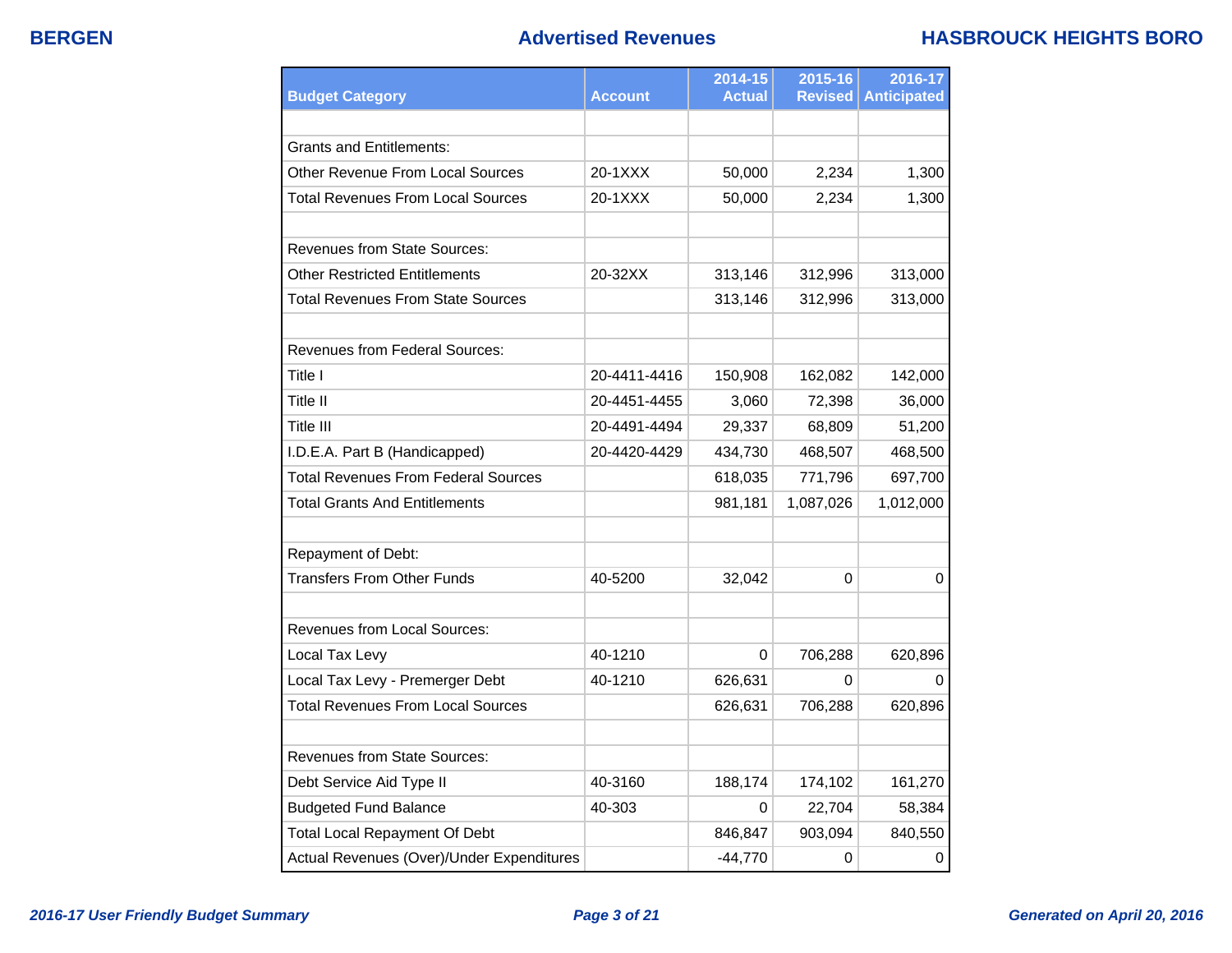## **BERGEN Advertised Revenues HASBROUCK HEIGHTS BORO**

| <b>Budget Category</b>                  | <b>Account</b> | $2014 - 15$<br><b>Actual</b> | $2015 - 16$           | 2016-17<br><b>Revised Anticipated</b> |
|-----------------------------------------|----------------|------------------------------|-----------------------|---------------------------------------|
| <b>Total Repayment Of Debt</b>          |                | 802.077                      | 903.094               | 840,550                               |
| <b>Total Revenues/Sources</b>           |                |                              | 29,398,443 31,217,672 | 31,633,405                            |
| Total Revenues/Sources Net of Transfers |                |                              | 29,398,443 31,217,672 | 31,633,405                            |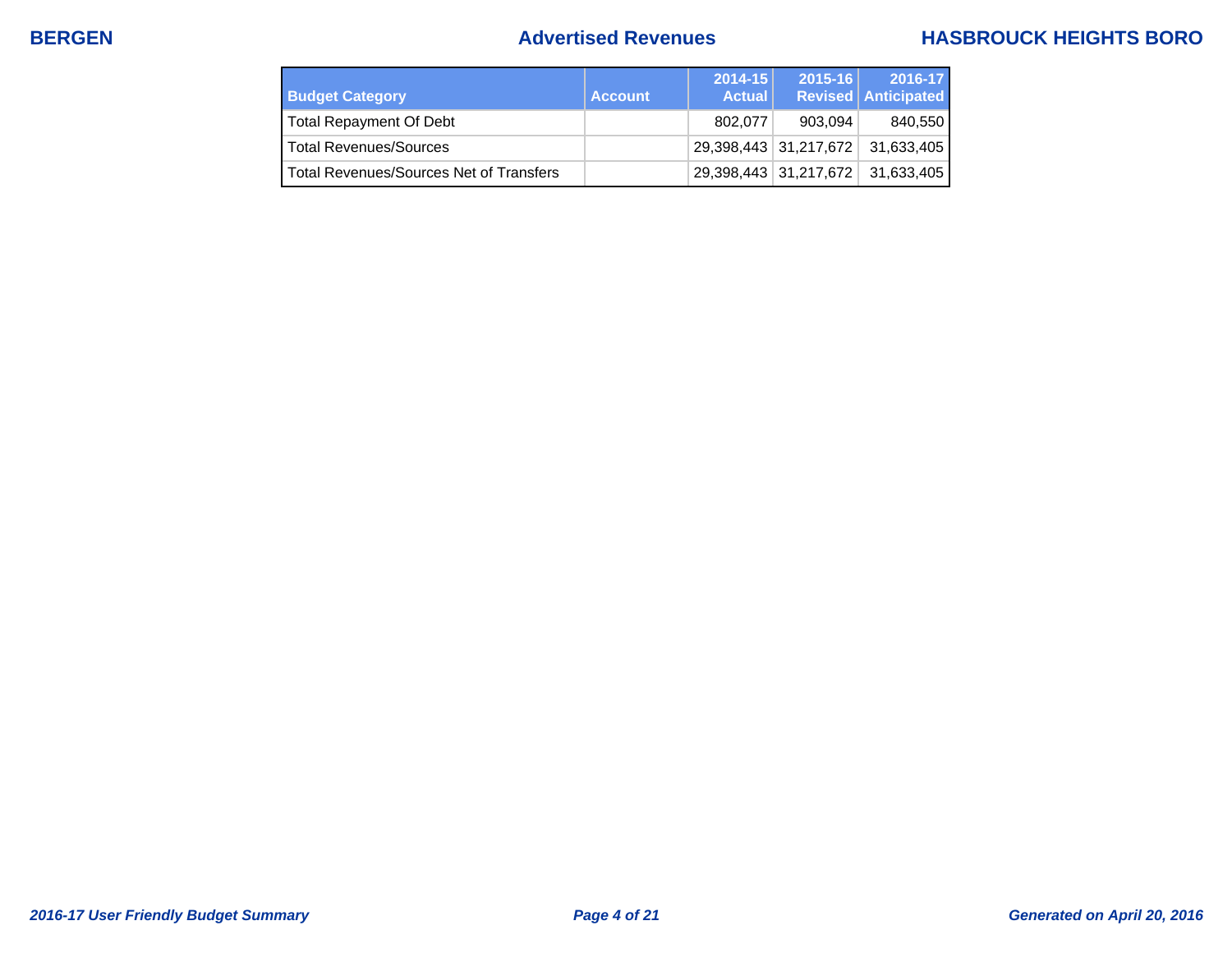|                                                    |                | 2014-15       | 2015-16        | 2016-17            |
|----------------------------------------------------|----------------|---------------|----------------|--------------------|
| <b>Budget Category</b>                             | <b>Account</b> | <b>Actual</b> | <b>Revised</b> | <b>Anticipated</b> |
|                                                    |                |               |                |                    |
| <b>General Current Expense:</b>                    |                |               |                |                    |
| Instruction:                                       |                |               |                |                    |
| Regular Programs - Instruction                     | 11-1XX-100-XXX | 8,597,974     | 8,912,410      | 8,958,938          |
| Special Education - Instruction                    | 11-2XX-100-XXX | 2,758,873     | 2,791,842      | 3,015,954          |
| Basic Skills/Remedial - Instruction                | 11-230-100-XXX | 47,275        | 97,387         | 99,390             |
| <b>Bilingual Education - Instruction</b>           | 11-240-100-XXX | 100,270       | 106,120        | 56,800             |
| School-Spon. Co/Extra Curr. Actvts. - Inst         | 11-401-100-XXX | 166,202       | 213,146        | 213,920            |
| School-Sponsored Athletics - Instruction           | 11-402-100-XXX | 456,873       | 496,040        | 496,605            |
| Summer School                                      | 11-422-XXX-XXX | 0             | 87,563         | 72,959             |
| <b>Support Services:</b>                           |                |               |                |                    |
| Undistributed Expenditures - Instruction (Tuition) | 11-000-100-XXX | 2,533,100     | 2,598,246      | 2,673,583          |
| Undist. Expend.-Attendance And Social Work         | 11-000-211-XXX | 58,880        | 60,558         | 61,158             |
| Undist. Expenditures - Health Services             | 11-000-213-XXX | 184,156       | 236,508        | 241,172            |
| Undist. Expend.-Speech, OT, PT And Related Svcs    | 11-000-216-XXX | 1,263,015     | 909,571        | 1,047,672          |
| Undist Expend-Oth Supp Serv Std-Extra Serv         | 11-000-217-XXX | 388,808       | 418,485        | 438,593            |
| Undist. Expenditures - Guidance                    | 11-000-218-XXX | 453,518       | 430,376        | 424,518            |
| Undist. Expenditures - Child Study Teams           | 11-000-219-XXX | 670,766       | 794,733        | 787,686            |
| Undist. Expend.-Improv. Of Inst. Serv.             | 11-000-221-XXX | 136,901       | 187,705        | 206,933            |
| Undist. Expend.-Edu. Media Serv./Library           | 11-000-222-XXX | 413,136       | 423,970        | 383,196            |
| Undist. Expend.-Instr. Staff Training Serv.        | 11-000-223-XXX | 8,158         | 7,915          | 6,000              |
| Undist. Expend.-Support Serv.-Gen. Admin.          | 11-000-230-XXX | 654,035       | 636,378        | 636,197            |
| Undist. Expend.-Support Serv.-School Admin.        | 11-000-240-XXX | 974,595       | 1,138,768      | 1,154,772          |
| Undist. Expend. - Central Services                 | 11-000-251-XXX | 308,021       | 360,338        | 344,232            |
| Undist. Expend. - Admin. Info Technology           | 11-000-252-XXX | 114,855       | 220,066        | 195,696            |
| Undist. Expend.-Oper. And Maint. Of Plant Serv.    | 11-000-26X-XXX | 2,089,634     | 2,234,133      | 2,278,092          |
| Undist. Expend.-Student Transportation Serv.       | 11-000-270-XXX | 660,067       | 745,347        | 746,904            |
| Personal Services - Employee Benefits              | 11-XXX-XXX-2XX | 4,187,763     | 4,809,438      | 5,024,671          |
| <b>Total Undistributed Expenditures</b>            |                | 15,099,408    | 16,212,535     | 16,651,075         |
| <b>Total General Current Expense</b>               |                | 27,226,875    | 28,917,043     | 29,565,641         |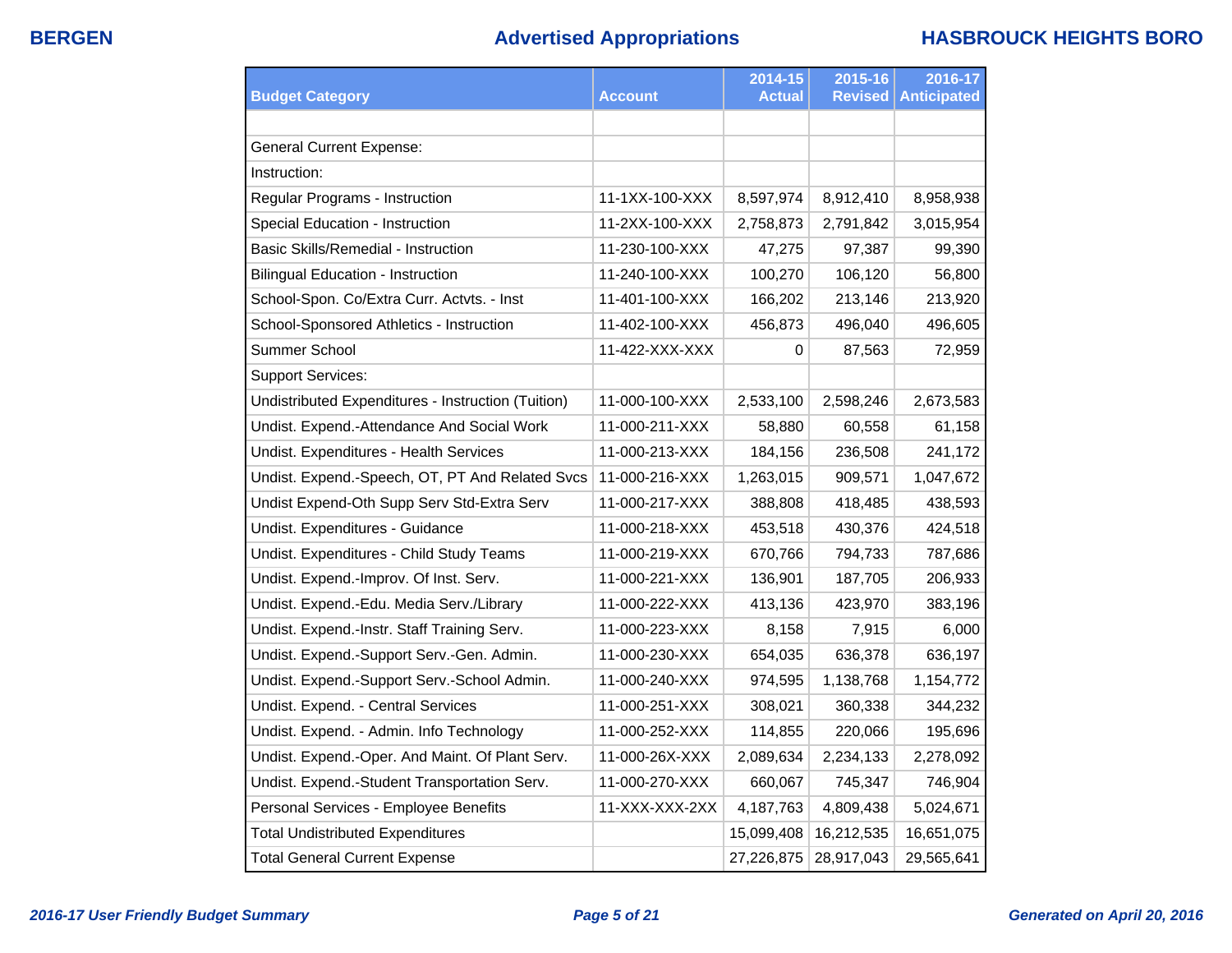# **BERGEN Advertised Appropriations HASBROUCK HEIGHTS BORO**

| <b>Budget Category</b>                  | Account        | 2014-15<br><b>Actual</b> | 2015-16<br><b>Revised</b> | 2016-17<br><b>Anticipated</b> |
|-----------------------------------------|----------------|--------------------------|---------------------------|-------------------------------|
|                                         |                |                          |                           |                               |
| <b>Capital Expenditures:</b>            |                |                          |                           |                               |
| Equipment                               | 12-XXX-XXX-730 | $\Omega$                 | 21,819                    | $\Omega$                      |
| Facilities Acquisition And Const. Serv. | 12-000-400-XXX | 388,310                  | 237,075                   | 153,906                       |
| Interest Deposit To Capital Reserve     | 10-604         | 0                        | 1,755                     | 2,800                         |
| <b>Total Capital Outlay</b>             |                | 388,310                  | 260,649                   | 156,706                       |
| Transfer Of Funds To Charter Schools    | 10-000-100-56X | $\Omega$                 | 49,860                    | 58,508                        |
| <b>General Fund Grand Total</b>         |                | 27,615,185               | 29,227,552                | 29,780,855                    |
|                                         |                |                          |                           |                               |
| <b>Special Grants and Entitlements:</b> |                |                          |                           |                               |
| <b>Local Projects</b>                   | 20-XXX-XXX-XXX | 50,000                   | 2,234                     | 1,300                         |
| Other State Projects:                   |                |                          |                           |                               |
| Nonpublic Textbooks                     | 20-XXX-XXX-XXX | 20,702                   | 19,643                    | 19,650                        |
| <b>Nonpublic Auxiliary Services</b>     | 20-XXX-XXX-XXX | 141,154                  | 141,972                   | 142,000                       |
| Nonpublic Handicapped Services          | 20-XXX-XXX-XXX | 106,686                  | 102,877                   | 102,850                       |
| <b>Nonpublic Nursing Services</b>       | 20-XXX-XXX-XXX | 33,309                   | 30,960                    | 30,950                        |
| Nonpublic Technology Initiative         | 20-XXX-XXX-XXX | 11,295                   | 8,944                     | 8,950                         |
| Nonpublic Security Aid                  | 20-XXX-XXX-XXX | 0                        | 8,600                     | 8,600                         |
| <b>Total Other State Projects</b>       |                | 313,146                  | 312,996                   | 313,000                       |
| <b>Total State Projects</b>             | 20-XXX-XXX-XXX | 313,146                  | 312,996                   | 313,000                       |
| Federal Projects:                       |                |                          |                           |                               |
| Title I                                 | 20-XXX-XXX-XXX | 150,908                  | 162,082                   | 142,000                       |
| Title II                                | 20-XXX-XXX-XXX | 3,060                    | 72,398                    | 36,000                        |
| Title III                               | 20-XXX-XXX-XXX | 29,337                   | 68,809                    | 51,200                        |
| I.D.E.A. Part B (Handicapped)           | 20-XXX-XXX-XXX | 434,730                  | 468,507                   | 468,500                       |
| <b>Total Federal Projects</b>           | 20-XXX-XXX-XXX | 618,035                  | 771,796                   | 697,700                       |
| <b>Total Special Revenue Funds</b>      |                | 981,181                  | 1,087,026                 | 1,012,000                     |
|                                         |                |                          |                           |                               |
| Repayment of Debt:                      |                |                          |                           |                               |
| <b>Total Regular Debt Service</b>       | 40-701-510-XXX | 802,077                  | 903,094                   | 840,550                       |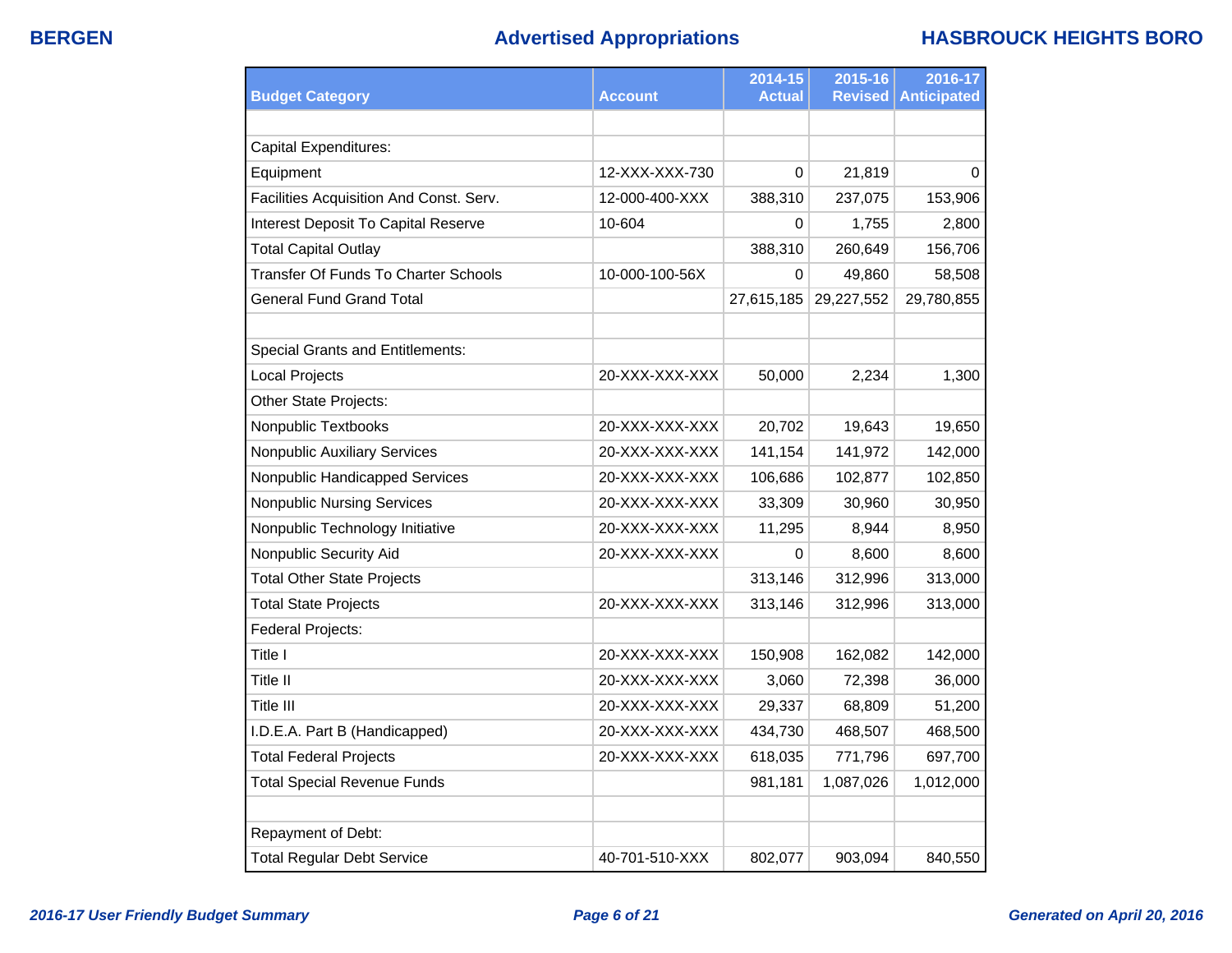# **BERGEN Advertised Appropriations HASBROUCK HEIGHTS BORO**

| <b>Budget Category</b>              | <b>Account</b> | $2014 - 15$<br><b>Actual</b> | $2015 - 16$                     | 2016-17<br><b>Revised Anticipated</b> |
|-------------------------------------|----------------|------------------------------|---------------------------------|---------------------------------------|
| l Total Debt Service Funds          |                | 802.077                      | 903.094                         | 840,550                               |
| Total Expenditures/Appropriations   |                |                              |                                 | 29,398,443 31,217,672 31,633,405      |
| Total Expenditures Net of Transfers |                |                              | $\vert$ 29,398,443   31,217,672 | 31,633,405                            |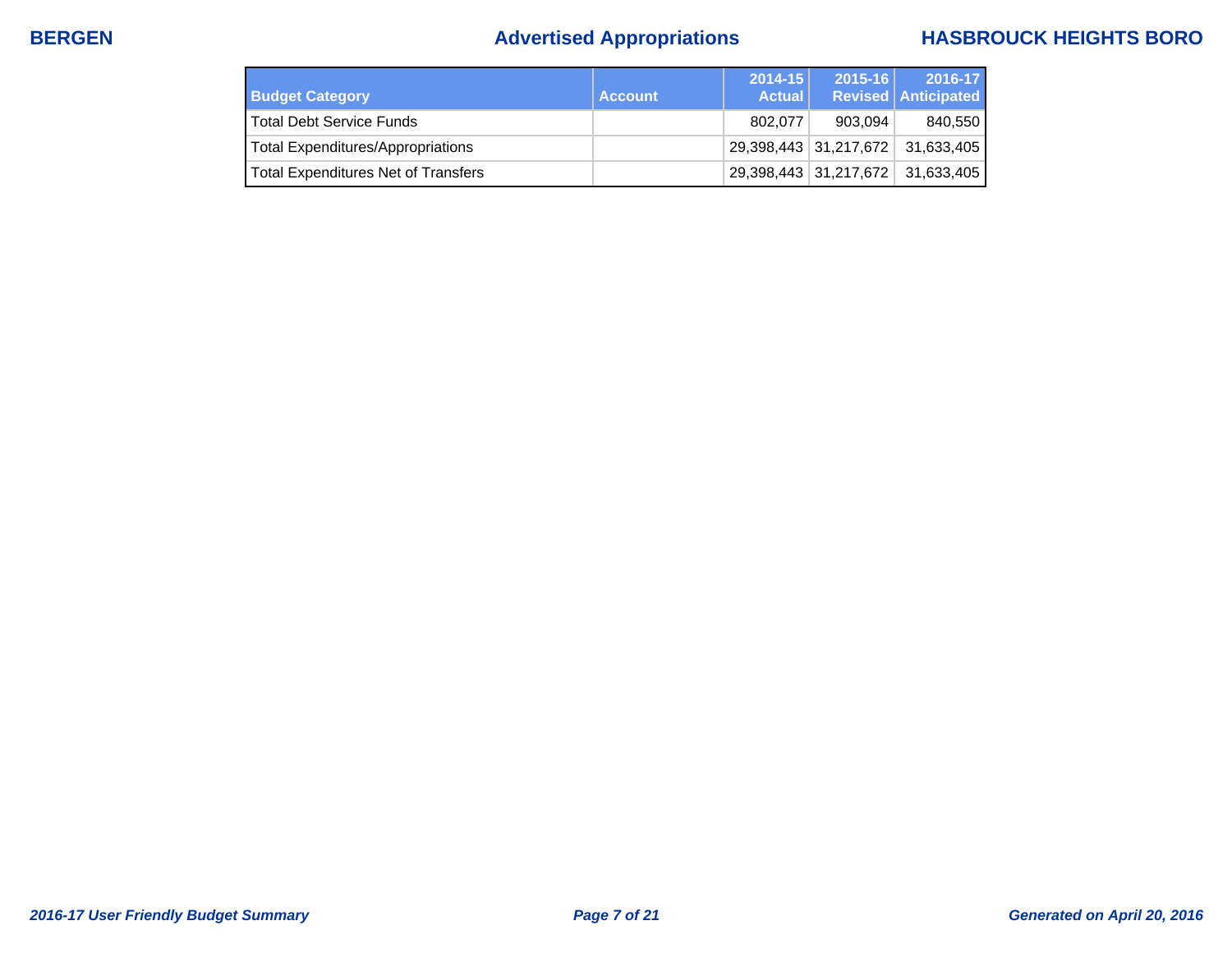## **BERGEN Advertised Recapitulation of Balances HASBROUCK HEIGHTS BORO**

|                                                                    | <b>Audited</b><br><b>Balance</b> | <b>Audited</b><br><b>Balance</b> | <b>Estimated</b><br><b>Balance</b> | <b>Estimated</b><br><b>Balance</b> |
|--------------------------------------------------------------------|----------------------------------|----------------------------------|------------------------------------|------------------------------------|
| <b>Budget Category</b>                                             | 6-30-2014                        | 6-30-2015                        | 6-30-2016                          | 6-30-2017                          |
| Unrestricted:                                                      |                                  |                                  |                                    |                                    |
| --General Operating Budget                                         | 533,500                          | 544,640                          | 544,640                            | 344,640                            |
| --Repayment of Debt                                                | 36,318                           | 81,088                           | 58,384                             | $\Omega$                           |
| Restricted for Specific Purposes - General Operating Budget:       |                                  |                                  |                                    |                                    |
| --Capital Reserve                                                  | 701,912                          | 1,201,912                        | 1,203,667                          | 1,206,467                          |
| --Adult Education Programs                                         | 0                                | 0                                | 0                                  | 0                                  |
| --Maintenance Reserve                                              | 126,287                          | 184,504                          | 184,504                            | 184,504                            |
| --Legal Reserve                                                    | 249,596                          | 247,841                          | 0                                  | $\mathbf{0}$                       |
| --Tuition Reserve                                                  | 0                                | 0                                | 0                                  | 0                                  |
| --Current Expense Emergency Reserve                                | 0                                | 0                                | 0                                  | $\Omega$                           |
| --Impact Aid Reserve for General Expenses (Sections 8002 and 8003) | 0                                | 0                                | 0                                  | $\mathbf{0}$                       |
| --Impact Aid Reserve for Capital Expenses (Sections 8007 and 8008) | 0                                | 0                                | 0                                  | $\mathbf{0}$                       |
| Repayment of Debt:                                                 |                                  |                                  |                                    |                                    |
| --Restricted for Repayment of Debt                                 | 0                                | 0                                | 0                                  | 0                                  |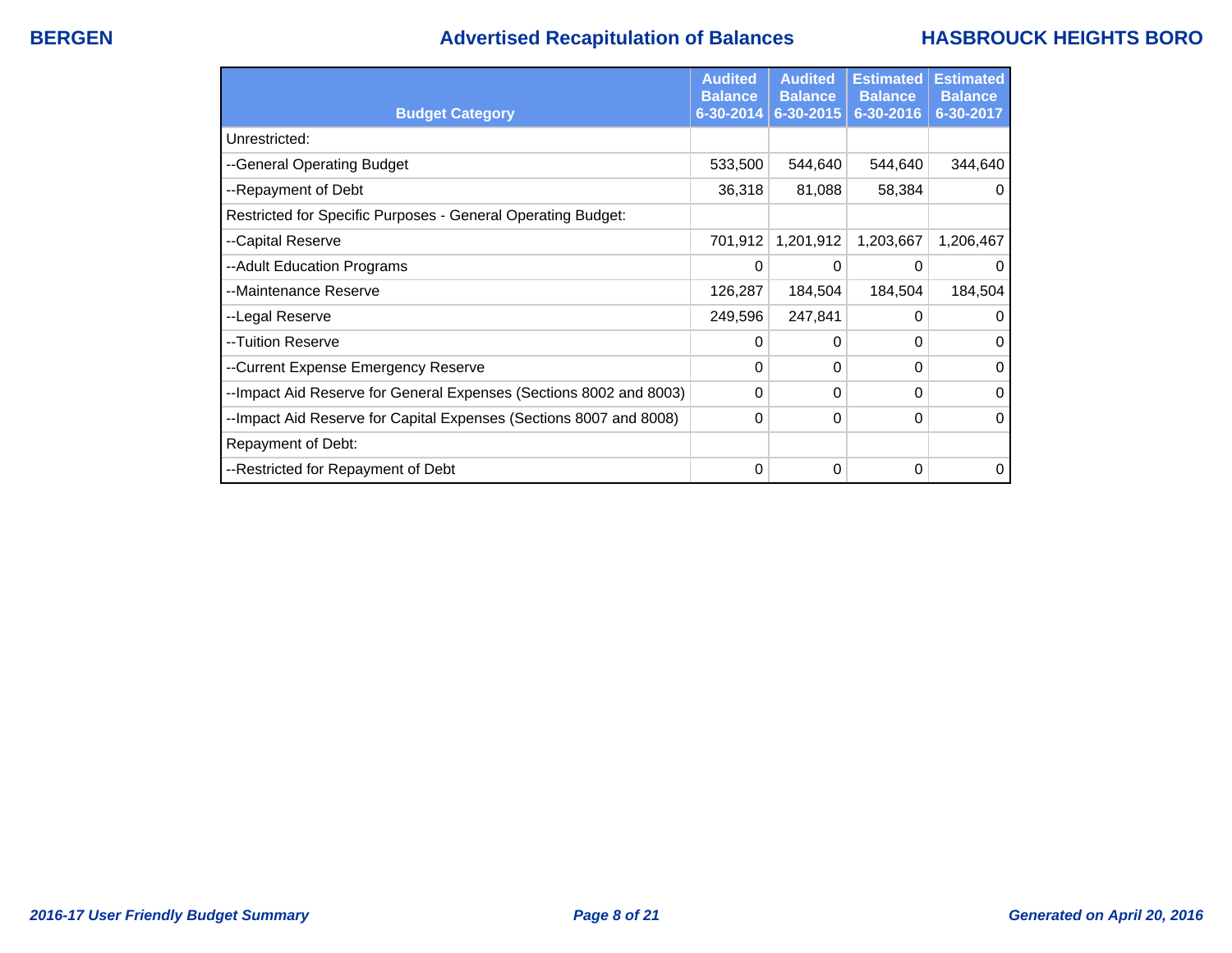### **BERGEN Advertised Per Pupil Cost Calculations HASBROUCK HEIGHTS BORO**

| <b>Per Pupil Cost Calculations</b>                | 2013-14<br><b>Actual</b><br><b>Costs</b> | 2014-15<br><b>Actual</b><br><b>Costs</b> | 2015-16<br><b>Original</b><br><b>Budget</b> | 2015-16<br><b>Revised</b><br><b>Budget</b> | 2016-17<br><b>Proposed</b><br><b>Budget</b> |
|---------------------------------------------------|------------------------------------------|------------------------------------------|---------------------------------------------|--------------------------------------------|---------------------------------------------|
| <b>Total Budgetary Comparative Per Pupil Cost</b> | \$12,218                                 | \$12,855                                 | \$13,551                                    | \$13,738                                   | \$14,011                                    |
| <b>Total Classroom Instruction</b>                | \$7,247                                  | \$7,652                                  | \$8,058                                     | \$8,134                                    | \$8,317                                     |
| <b>Classroom-Salaries and Benefits</b>            | \$7,015                                  | \$7,421                                  | \$7,783                                     | \$7,789                                    | \$8,040                                     |
| Classroom-General Supplies and Textbooks          | \$190                                    | \$155                                    | \$185                                       | \$225                                      | \$174                                       |
| Classroom-Purchased Services                      | \$42                                     | \$76                                     | \$90                                        | \$120                                      | \$102                                       |
| <b>Total Support Services</b>                     | \$2,041                                  | \$2,240                                  | \$2,338                                     | \$2,260                                    | \$2,331                                     |
| Support Services-Salaries and Benefits            | \$1,585                                  | \$1,617                                  | \$1,894                                     | \$1,824                                    | \$1,826                                     |
| <b>Total Administrative Costs</b>                 | \$1,288                                  | \$1,306                                  | \$1,351                                     | \$1,521                                    | \$1,516                                     |
| <b>Administration Salaries and Benefits</b>       | \$986                                    | \$1,032                                  | \$1,043                                     | \$1,178                                    | \$1,207                                     |
| <b>Total Operations and Maintenance of Plant</b>  | \$1,244                                  | \$1,256                                  | \$1,344                                     | \$1,356                                    | \$1,378                                     |
| Operations and Maintenance-Salaries and Benefits  | \$665                                    | \$684                                    | \$716                                       | \$718                                      | \$713                                       |
| <b>Board Contribution to Food Services</b>        | \$0                                      | \$0                                      | \$0                                         | \$0                                        | \$0                                         |
| <b>Total Extracurricular Costs</b>                | \$391                                    | \$397                                    | \$452                                       | \$459                                      | \$460                                       |
| <b>Total Equipment Costs</b>                      | \$49                                     | \$0                                      | \$0                                         | \$12                                       | \$0                                         |
| <b>Legal Costs</b>                                | \$52                                     | \$40                                     | \$40                                        | \$40                                       | \$40                                        |
| Employee Benefits as a percentage of salaries*    | 25.64%                                   | 25.30%                                   | 27.81%                                      | 27.71%                                     | 28.36%                                      |

\*Does not include pension and social security paid by the State on-behalf of the district.

\*\*Federal and State funds in the blended resource school-based budgets.

The information presented in columns 1 through 3 as well as the related descriptions of the per pupil cost calculations are contained in the Taxpayers' Guide to Education Spending (formerly the Comparative Spending Guide) and can be found on the Department of Education's Internet website: http://www.state.nj.us/education/guide/. This publication is also available in the board office and public libraries. The same calculations were performed using the 2015-16 revised appropriations and the 2016-17 budgeted appropriations presented in this advertised budget. Total Budgetary Comparative Per Pupil Cost is defined as current expense exclusive of tuition expenditures, transportation, residential costs, and judgments against the school district. For all years it also includes the restricted entitlement aids. With the exception of Total Equipment Cost, each of the other per pupil cost calculations presented is a component of the total comparative per pupil cost, although all components are not shown.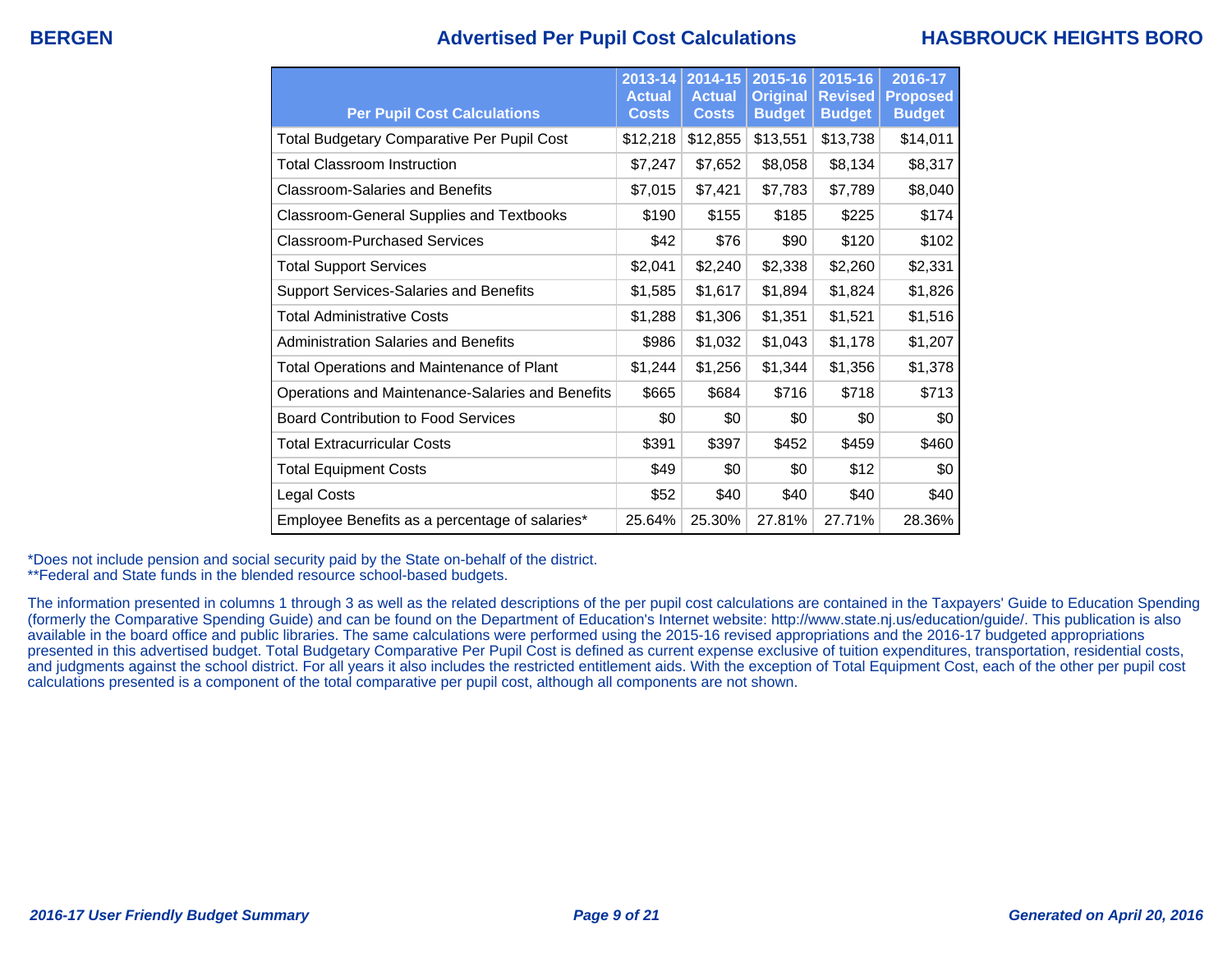# **BERGEN Unusual Revenues and Appropriations HASBROUCK HEIGHTS BORO**

| <b>Line</b><br><b>Item   Number   Source</b> |                   | <b>Amount Explanation</b>     |
|----------------------------------------------|-------------------|-------------------------------|
| $1 \mid 300$                                 | Interest          | 5,000   Interest income       |
| 1 740                                        | Greenhouse        | 1,000 Greenhouse grant        |
| 2 740                                        | Whole Kids Garden | 300   Whole kids garden grant |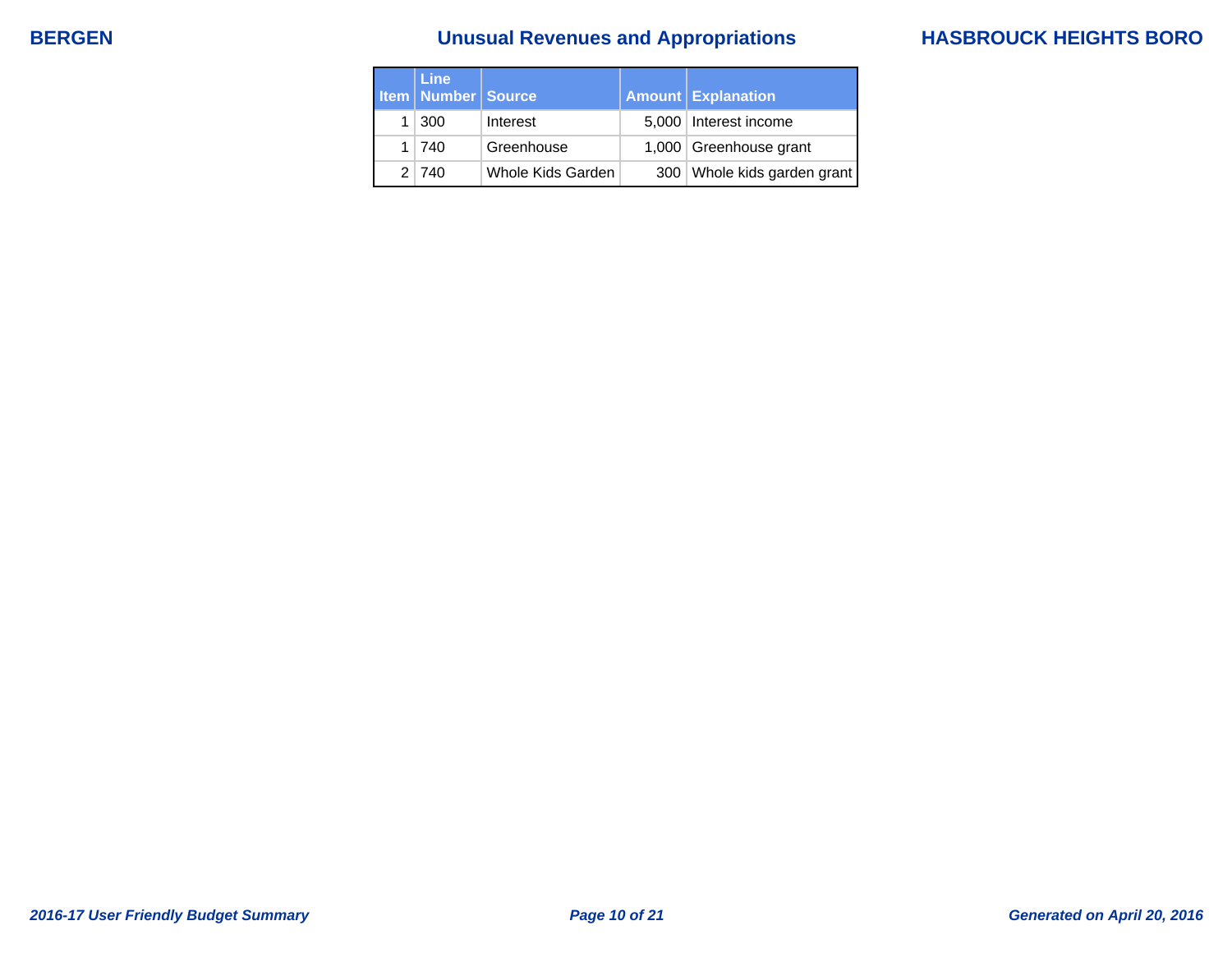## **BERGEN Shared Services HASBROUCK HEIGHTS BORO**

|                                         |                                                                                                | <b>Amount</b><br><b>Saved</b> |
|-----------------------------------------|------------------------------------------------------------------------------------------------|-------------------------------|
| <b>Shared Service Category Type</b>     | <b>Shared Service Category Description</b>                                                     | (Optional)                    |
| <b>Business Services</b>                | Shared services agreement with South Hackensack for Business Office services including payroll | $\Omega$                      |
| Others                                  | <b>ACES Consortium for Energy Costs</b>                                                        | $\overline{0}$                |
| Transportation Services, including Fuel | South Bergen Jointure Commission                                                               | $\overline{0}$                |
| Purchasing                              | ED Data bidding services                                                                       | $\overline{0}$                |
| Municipal/Public Works                  | School resource officer                                                                        | $\overline{0}$                |
| Technology Services                     | Shared services agreement with South Hackensack to split a full-time technology person         | $\overline{0}$ l              |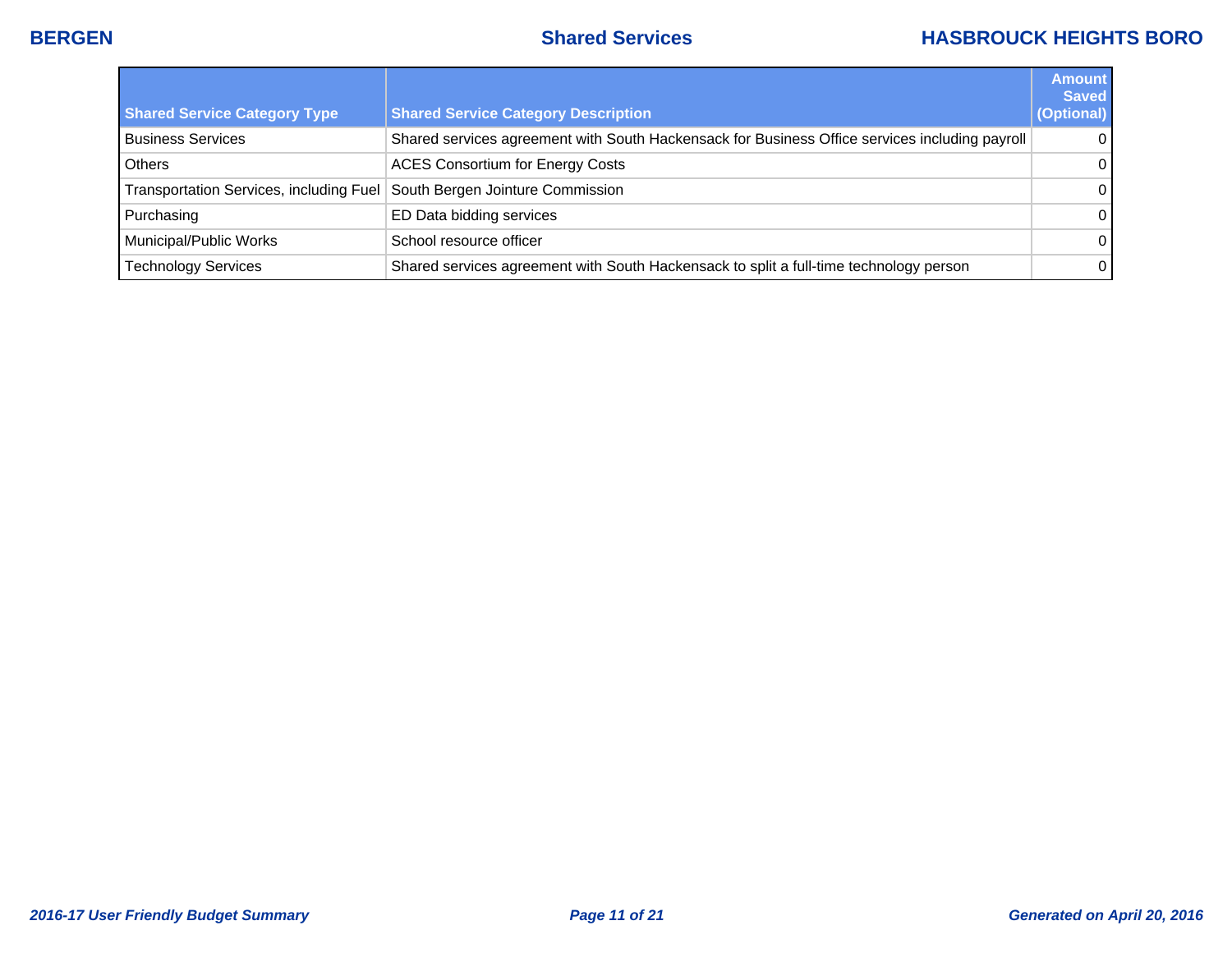| <b>HASBROUCK HEIGHTS BOR</b>                                           |               |
|------------------------------------------------------------------------|---------------|
|                                                                        |               |
| A. Estimated 16-17 School Tax Rate                                     |               |
| WITHOUT REPAYMENT OF DEBT OR ADJUSTMENTS                               |               |
| (A) General Fund School Levy                                           | 27,446,976    |
| (B) Estimated Net Taxable Valuation (as of 10/01/15)                   | 1,551,911,749 |
| (C) Estimated 16-17 General Fund School Tax Rate=(A)/(B)x100           | 1.7686        |
| WITH REPAYMENT OF DEBT AND ADJUSTMENTS                                 |               |
| (D) Total School Levy                                                  | 28,107,365    |
| (E) Estimated Net Taxable Valuation (as of 10/01/15)                   | 1,551,911,749 |
| (F) Estimated 16-17 Total School Tax Rate=(D)/(E)x100                  | 1.8111        |
|                                                                        |               |
| B. Estimated 16-17 Equalized School Tax Rate                           |               |
| WITHOUT REPAYMENT OF DEBT OR ADJUSTMENTS                               |               |
| (G) General Fund School Levy                                           | 27,446,976    |
| (H) Estimated Equalized Valuation (as of 10/01/15)                     | 1,773,873,345 |
| (I) Estimated 16-17 Equalized General Fund School Tax Rate=(G)/(H)x100 | 1.5473        |
| WITH REPAYMENT OF DEBT AND ADJUSTMENTS                                 |               |
| (J) Total School Levy                                                  | 28,107,365    |
| (K) Estimated Equalized Valuation (as of 10/01/15)                     | 1,773,873,345 |
| (L) Estimated 16-17 Equalized Total School Tax Rate=(J)/(K)x100        | 1.5845        |
|                                                                        |               |
| <b>TETERBORO BORO</b>                                                  |               |
|                                                                        |               |
| A. Estimated 16-17 School Tax Rate                                     |               |
| WITHOUT REPAYMENT OF DEBT OR ADJUSTMENTS                               |               |
| (A) General Fund School Levy                                           | 159,294       |
| (B) Estimated Net Taxable Valuation (as of 10/01/15)                   | 429,377,130   |
| (C) Estimated 16-17 General Fund School Tax Rate=(A)/(B)x100           | 0.0371        |
| WITH REPAYMENT OF DEBT AND ADJUSTMENTS                                 |               |
| (D) Total School Levy                                                  | 162,832       |
| (E) Estimated Net Taxable Valuation (as of 10/01/15)                   | 429,377,130   |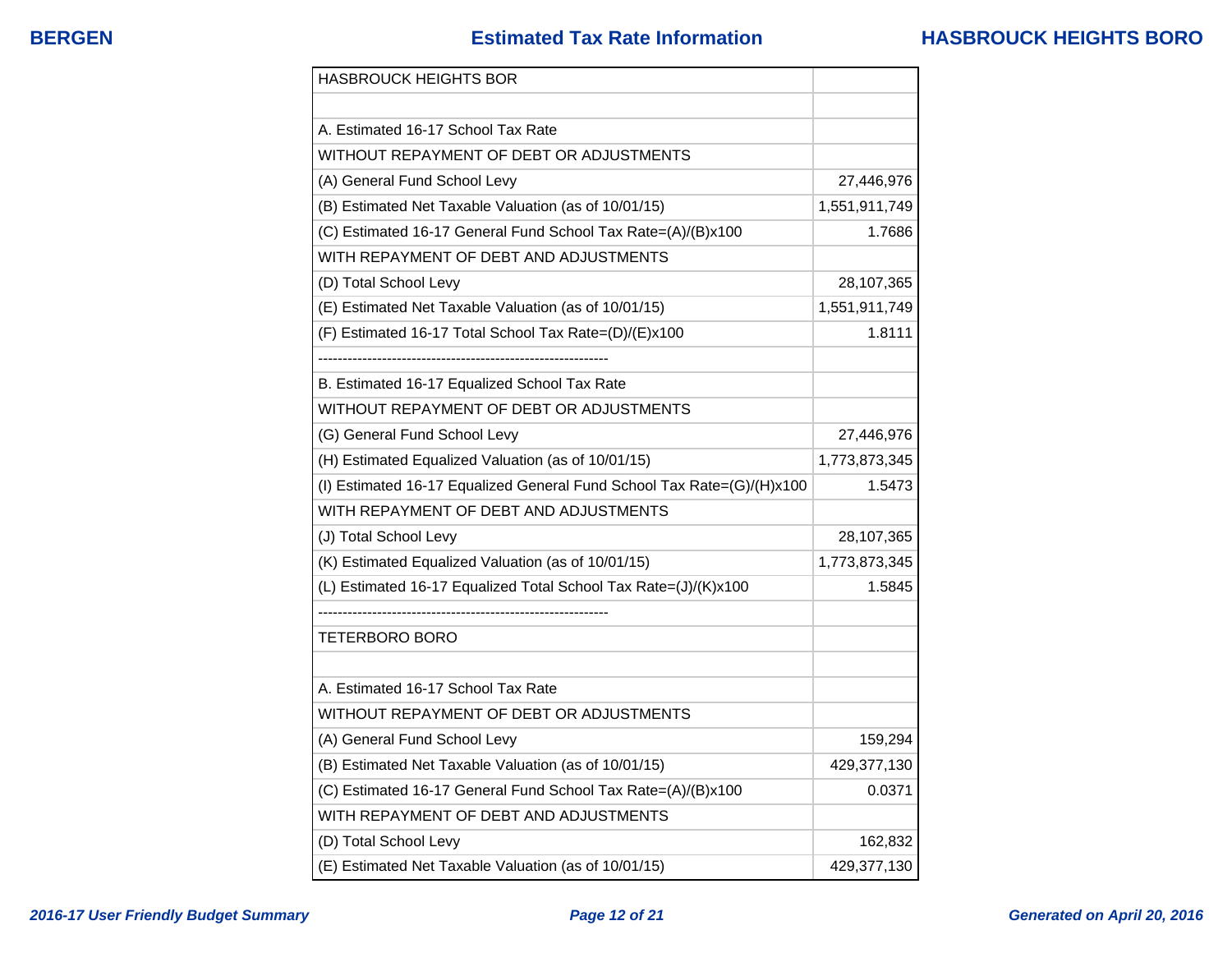| (F) Estimated 16-17 Total School Tax Rate=(D)/(E)x100                  | 0.0379      |
|------------------------------------------------------------------------|-------------|
|                                                                        |             |
| B. Estimated 16-17 Equalized School Tax Rate                           |             |
| WITHOUT REPAYMENT OF DEBT OR ADJUSTMENTS                               |             |
| (G) General Fund School Levy                                           | 159,294     |
| (H) Estimated Equalized Valuation (as of 10/01/15)                     | 401,110,212 |
| (I) Estimated 16-17 Equalized General Fund School Tax Rate=(G)/(H)x100 | 0.0397      |
| WITH REPAYMENT OF DEBT AND ADJUSTMENTS                                 |             |
| (J) Total School Levy                                                  | 162,832     |
| (K) Estimated Equalized Valuation (as of 10/01/15)                     | 401,110,212 |
| (L) Estimated 16-17 Equalized Total School Tax Rate=(J)/(K)x100        | 0.0406      |
| --------------------------------                                       |             |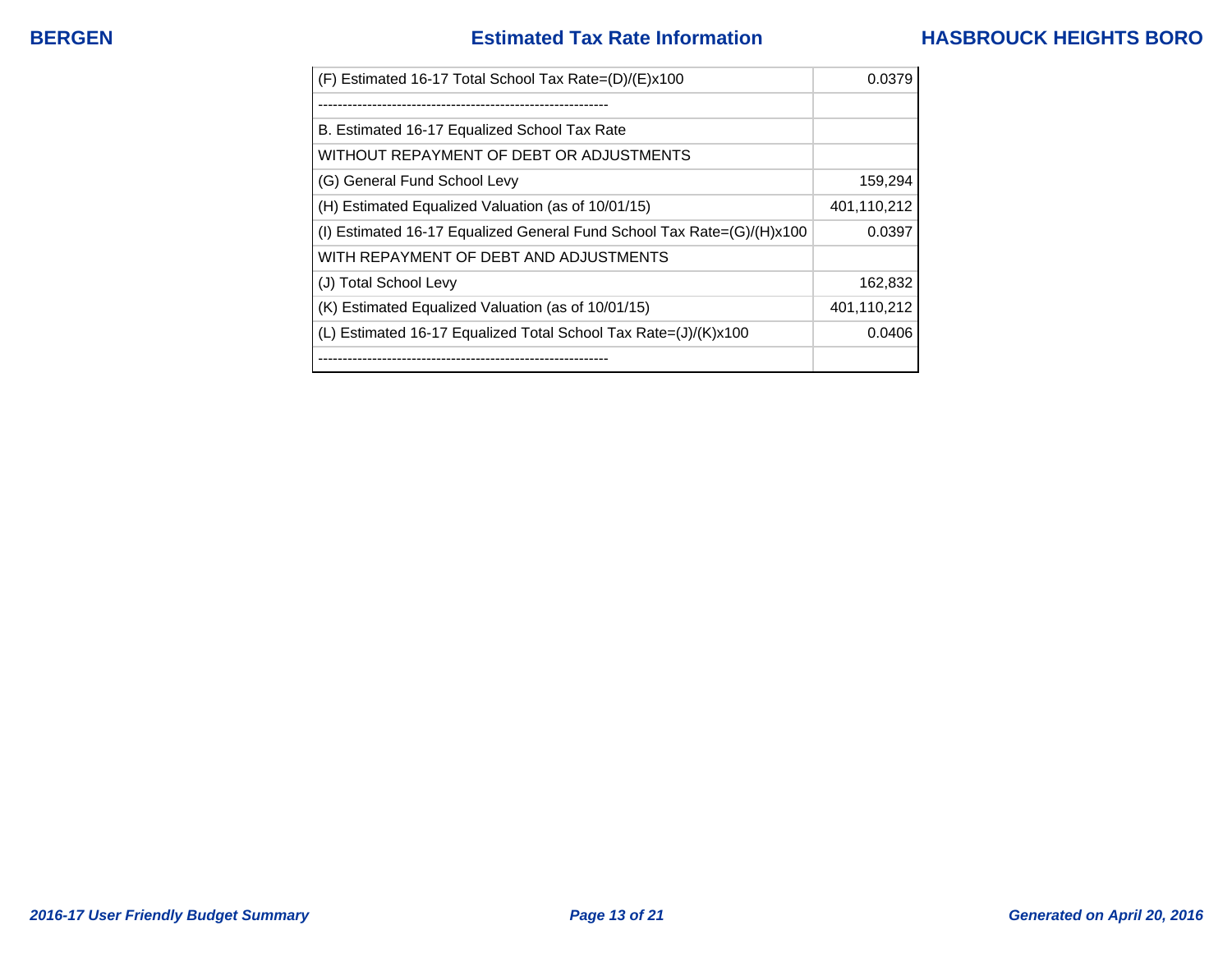### **NAME=Dina Messery**

| <b>CATEGORY   MEASURE</b>                                                                        |                                                                                                |
|--------------------------------------------------------------------------------------------------|------------------------------------------------------------------------------------------------|
|                                                                                                  | Job Title   Business Administrator                                                             |
| Job Title II                                                                                     |                                                                                                |
| Base Annual Salary Amount \$125,212                                                              |                                                                                                |
| Full-Time Equivalent (FTE) 1.0                                                                   |                                                                                                |
| Shared with Another District? Y                                                                  |                                                                                                |
| Shared County 03                                                                                 |                                                                                                |
| Shared District 4870                                                                             |                                                                                                |
|                                                                                                  | Job Title Other District Business Administrator                                                |
| Member of Collective Bargaining Unit (CBU)? N                                                    |                                                                                                |
| Beginning Date of Contract 07/01/15                                                              |                                                                                                |
| End Date of Contract 06/30/16                                                                    |                                                                                                |
| Contracted Number of Annual Work Days 260                                                        |                                                                                                |
| Contracted Number of Annual Vacation Days 23                                                     |                                                                                                |
| Contracted Number of Annual Sick Days 15                                                         |                                                                                                |
| Contracted Number of Annual Personal Days 3                                                      |                                                                                                |
| Contracted Number of Annual Consulting Days 0                                                    |                                                                                                |
| Number of Other Contracted Non-Working Days 22                                                   |                                                                                                |
| Description of Other Contracted Non-Working Days   Holiday recesses                              |                                                                                                |
| Total Allowances Amount \$1,640                                                                  |                                                                                                |
| Total Bonuses Amount   \$0                                                                       |                                                                                                |
| Total Stipends Amount   \$0                                                                      |                                                                                                |
| District Contributions Above Teacher Contract for Insurance (Health, Dental, Life, \$0<br>Other) |                                                                                                |
| District Contributions Above Teacher Contract for Retirement Plans \\$0                          |                                                                                                |
| Total Contractual Post-Employment Benefit Amount \$15,000                                        |                                                                                                |
| Contractual Post-Employment Benefit Description of Payout of Sick days                           | Payout upon retirement only for unused sick and personal days amount not to exceed<br>\$15,000 |
| Contractual Post-Employment Benefit Description of Payout of Vacation days                       | Payout upon separation for days earned and not used                                            |
| Contractual Post-Employment Benefit Description of Payout of Personal days                       | Payout included with the \$15,000 max allowable upon retirement for sick and personal<br>days  |
| Contractual Post-Employment Benefit Description of Other Benefits 1                              |                                                                                                |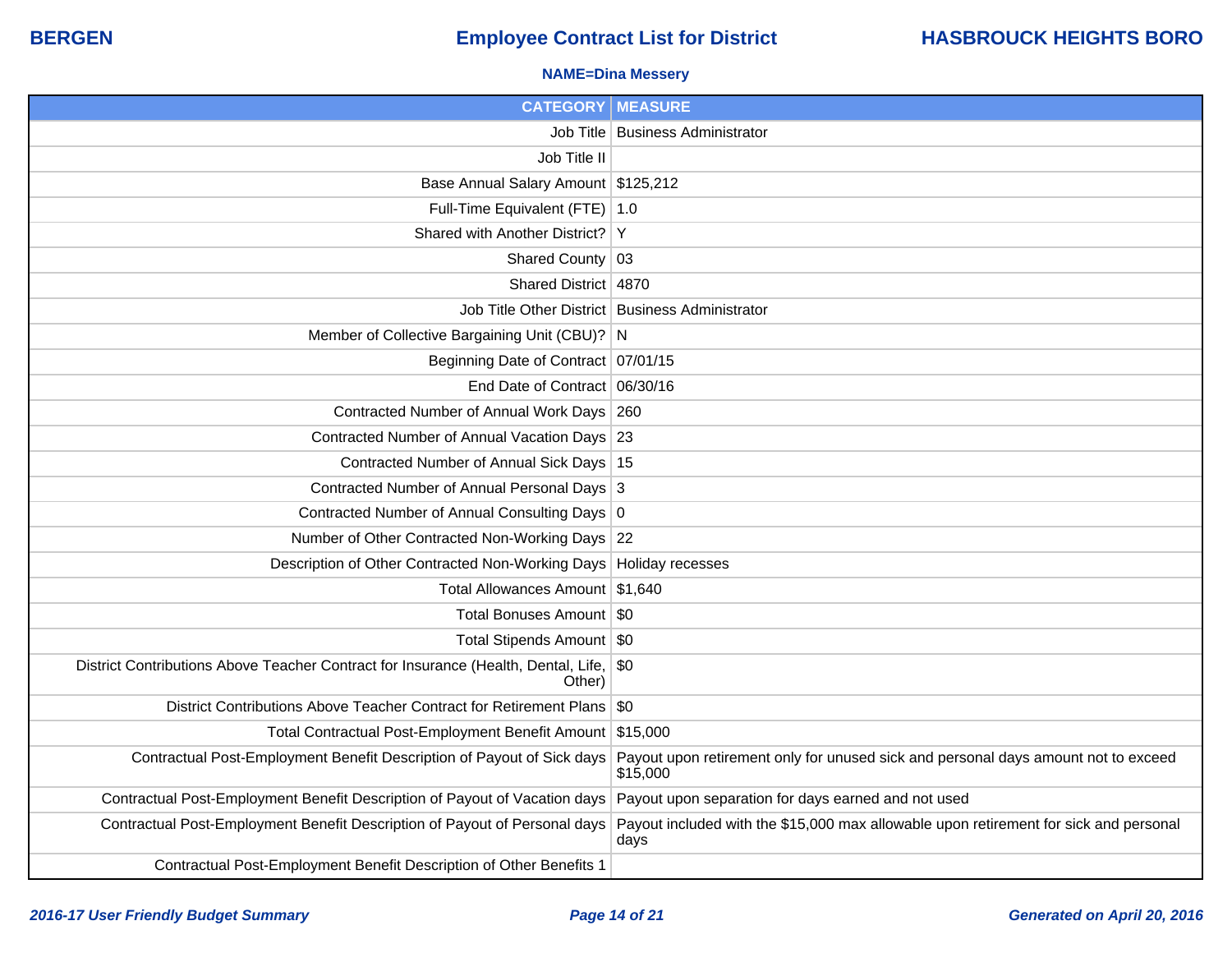### **NAME=Dina Messery**

| <b>CATEGORY   MEASURE</b>                                                                   |  |
|---------------------------------------------------------------------------------------------|--|
| Contractual Post-Employment Benefit Description of Other Benefits 2                         |  |
| Contractual Post-Employment Benefit Description of Other Benefits 3                         |  |
| Total Other/In-Kind Remuneration Amount   \$0                                               |  |
| Description of Other/In-Kind Remuneration Annual Option to Buyback Sick Time in<br>Cash     |  |
| Description of Other/In-Kind Remuneration Annual Option to Buyback Vacation Time in<br>Cash |  |
| Description of Other/In-Kind Remuneration Annual Option to Buyback Personal Time in<br>Cash |  |
| Description of Other/In-Kind Remuneration Annual Option to Other Remuneration 1             |  |
| Description of Other/In-Kind Remuneration Annual Option to Other Remuneration 2             |  |
| Description of Other/In-Kind Remuneration Annual Option to Other Remuneration 3             |  |
| <b>Additional Comment 1</b>                                                                 |  |
| <b>Additional Comment 2</b>                                                                 |  |
| <b>Additional Comment 3</b>                                                                 |  |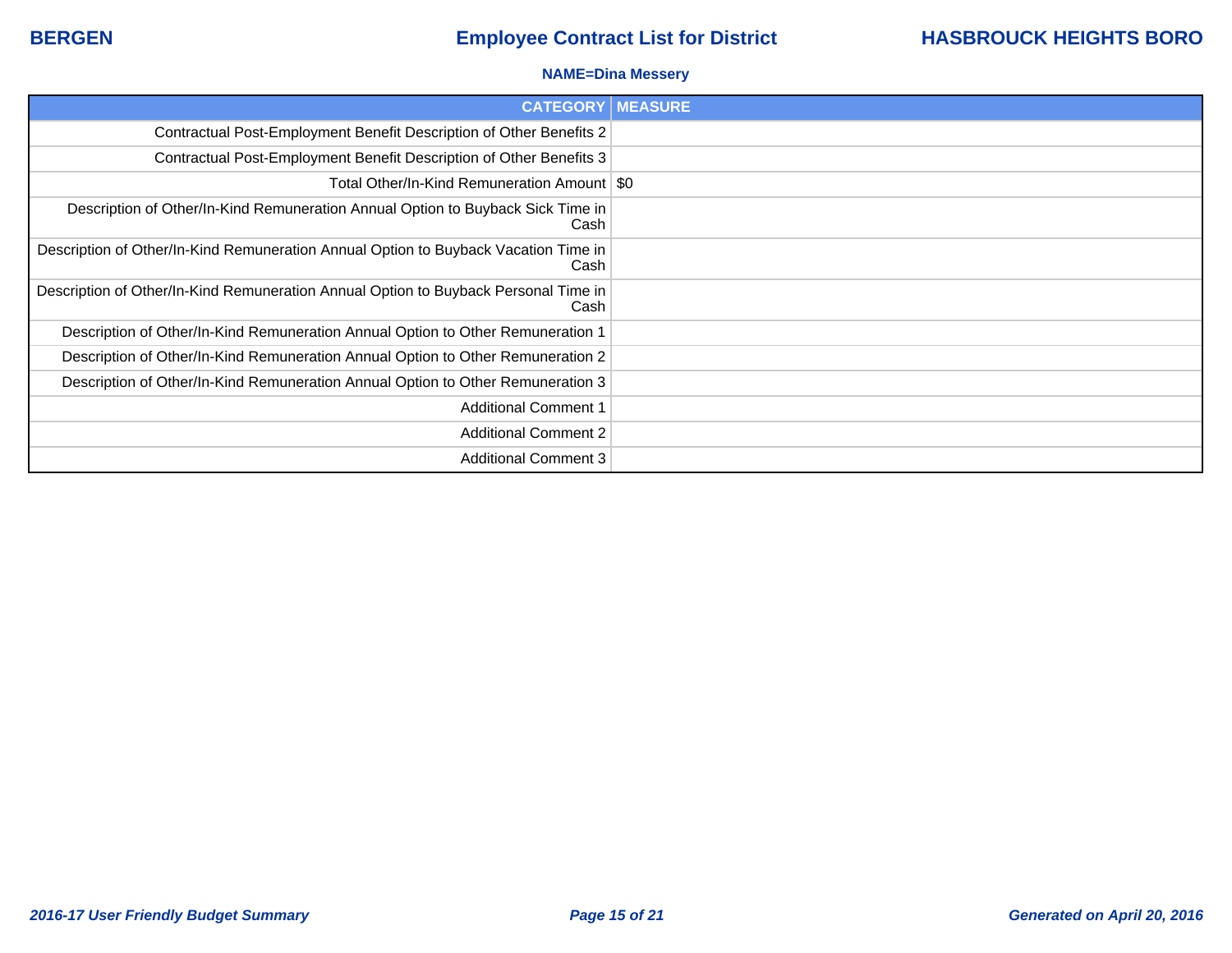### **NAME=Joan Catapane**

| <b>CATEGORY   MEASURE</b>                                                                    |                                                                                                                                                                  |
|----------------------------------------------------------------------------------------------|------------------------------------------------------------------------------------------------------------------------------------------------------------------|
|                                                                                              | Job Title   Administrative Assistant                                                                                                                             |
| Job Title II                                                                                 |                                                                                                                                                                  |
| Base Annual Salary Amount \$79,407                                                           |                                                                                                                                                                  |
| Full-Time Equivalent (FTE) 1.0                                                               |                                                                                                                                                                  |
| Shared with Another District? N                                                              |                                                                                                                                                                  |
| <b>Shared County</b>                                                                         |                                                                                                                                                                  |
| <b>Shared District</b>                                                                       |                                                                                                                                                                  |
| Job Title Other District                                                                     |                                                                                                                                                                  |
| Member of Collective Bargaining Unit (CBU)? N                                                |                                                                                                                                                                  |
| Beginning Date of Contract   07/01/15                                                        |                                                                                                                                                                  |
| End Date of Contract 06/30/16                                                                |                                                                                                                                                                  |
| Contracted Number of Annual Work Days 260                                                    |                                                                                                                                                                  |
| Contracted Number of Annual Vacation Days 20                                                 |                                                                                                                                                                  |
| Contracted Number of Annual Sick Days 12                                                     |                                                                                                                                                                  |
| Contracted Number of Annual Personal Days 3                                                  |                                                                                                                                                                  |
| Contracted Number of Annual Consulting Days 0                                                |                                                                                                                                                                  |
| Number of Other Contracted Non-Working Days 22                                               |                                                                                                                                                                  |
| Description of Other Contracted Non-Working Days   Holiday recesses                          |                                                                                                                                                                  |
| Total Allowances Amount   \$0                                                                |                                                                                                                                                                  |
| Total Bonuses Amount \$1,500                                                                 |                                                                                                                                                                  |
| Total Stipends Amount \$0                                                                    |                                                                                                                                                                  |
| District Contributions Above Teacher Contract for Insurance (Health, Dental, Life,<br>Other) | \$0                                                                                                                                                              |
| District Contributions Above Teacher Contract for Retirement Plans \\$0                      |                                                                                                                                                                  |
| Total Contractual Post-Employment Benefit Amount \$0                                         |                                                                                                                                                                  |
| Contractual Post-Employment Benefit Description of Payout of Sick days                       | Payout upon retirement only for unused sick and personal days amount not to exceed<br>\$15,000                                                                   |
| Contractual Post-Employment Benefit Description of Payout of Vacation days                   | Payout upon separation for days earned and not used                                                                                                              |
|                                                                                              | Contractual Post-Employment Benefit Description of Payout of Personal days Payout included with the \$15,000 max allowable upon retirement for sick and personal |
| Contractual Post-Employment Benefit Description of Other Benefits 1                          |                                                                                                                                                                  |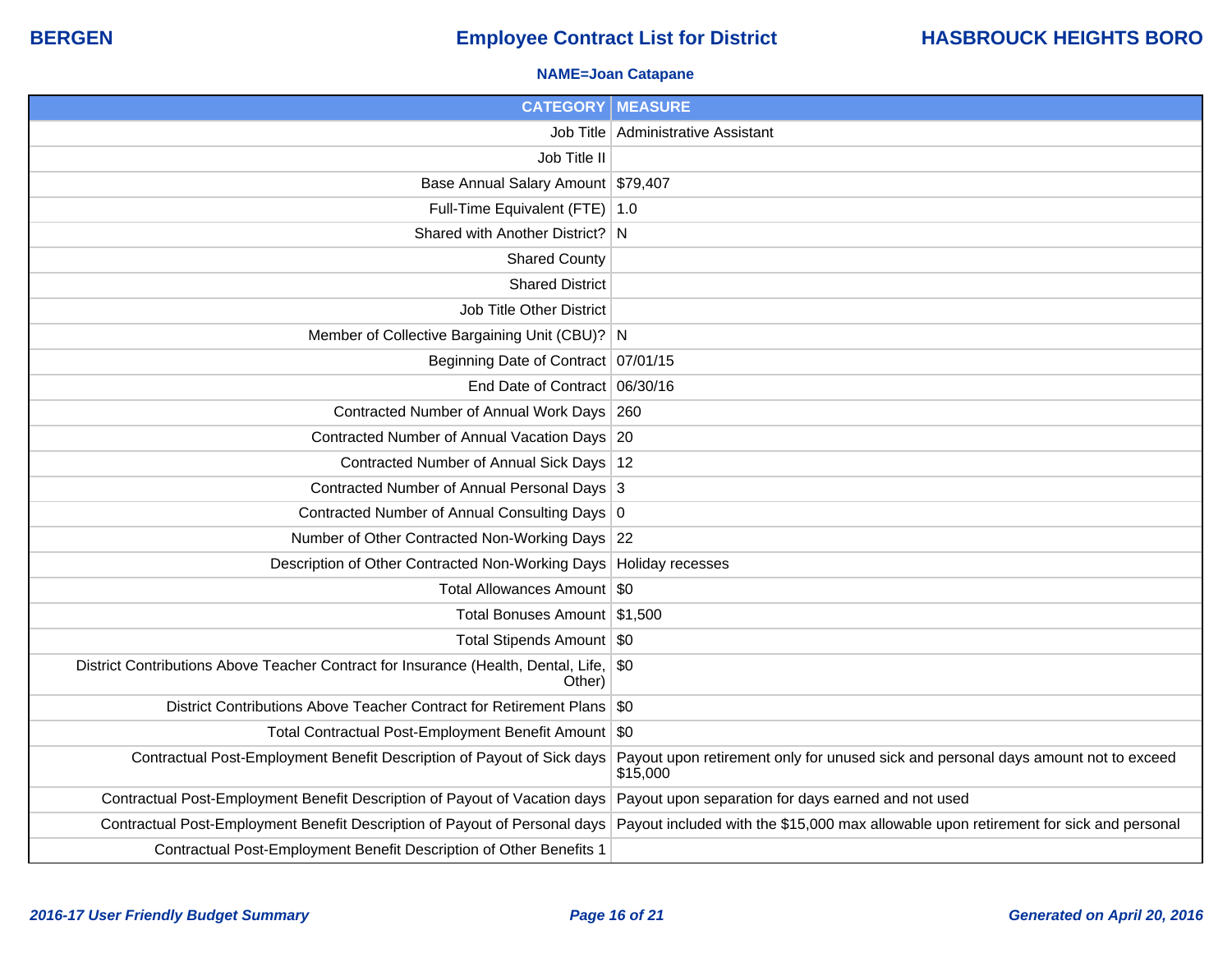### **NAME=Joan Catapane**

| <b>CATEGORY   MEASURE</b>                                                                   |  |
|---------------------------------------------------------------------------------------------|--|
| Contractual Post-Employment Benefit Description of Other Benefits 2                         |  |
| Contractual Post-Employment Benefit Description of Other Benefits 3                         |  |
| Total Other/In-Kind Remuneration Amount   \$0                                               |  |
| Description of Other/In-Kind Remuneration Annual Option to Buyback Sick Time in<br>Cash     |  |
| Description of Other/In-Kind Remuneration Annual Option to Buyback Vacation Time in<br>Cash |  |
| Description of Other/In-Kind Remuneration Annual Option to Buyback Personal Time in<br>Cash |  |
| Description of Other/In-Kind Remuneration Annual Option to Other Remuneration 1             |  |
| Description of Other/In-Kind Remuneration Annual Option to Other Remuneration 2             |  |
| Description of Other/In-Kind Remuneration Annual Option to Other Remuneration 3             |  |
| <b>Additional Comment 1</b>                                                                 |  |
| <b>Additional Comment 2</b>                                                                 |  |
| <b>Additional Comment 3</b>                                                                 |  |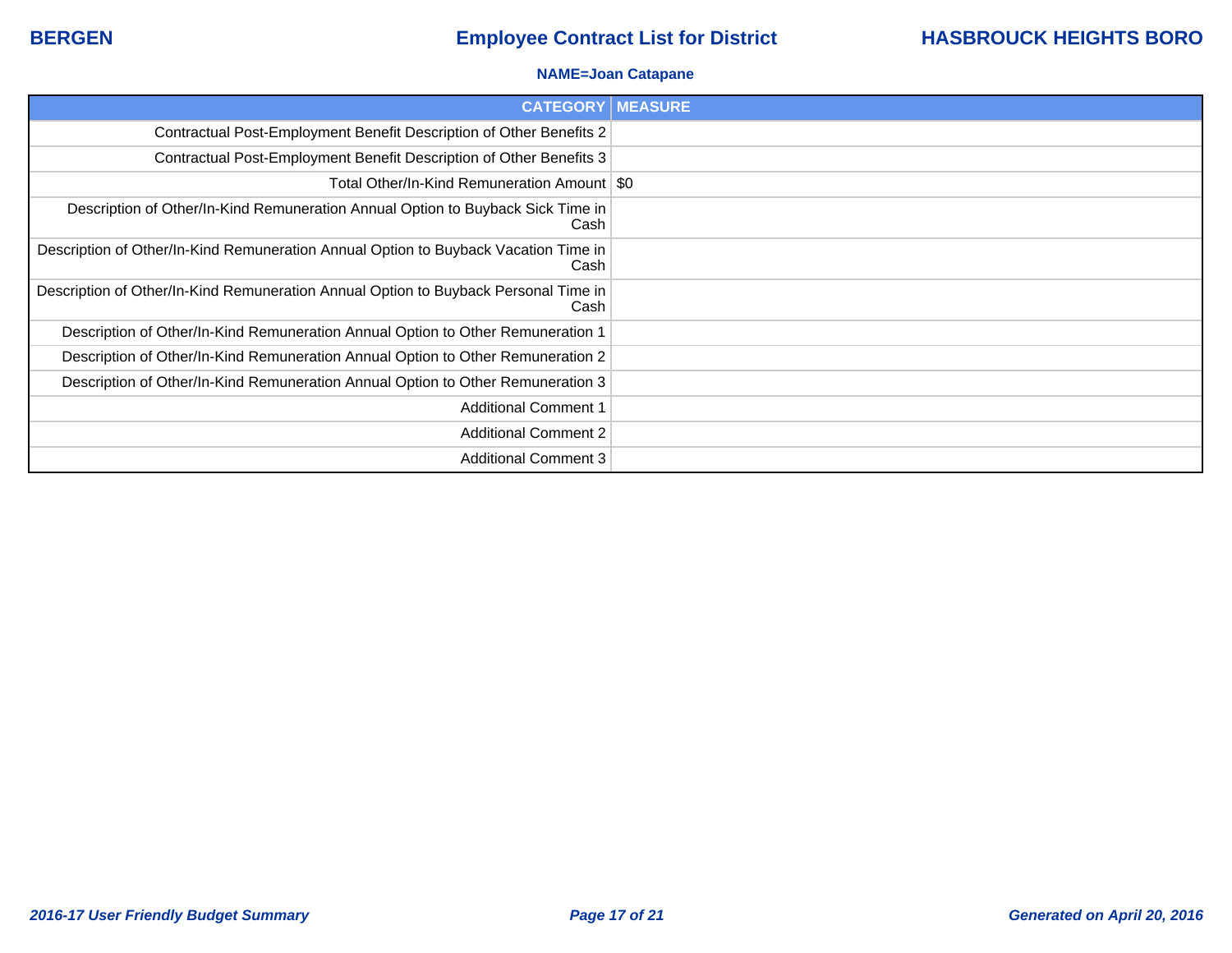### **NAME=Matthew Helfant**

| <b>CATEGORY   MEASURE</b>                                                                        |                                                                                                                                                                  |
|--------------------------------------------------------------------------------------------------|------------------------------------------------------------------------------------------------------------------------------------------------------------------|
|                                                                                                  | Job Title   Superintendent                                                                                                                                       |
| Job Title II                                                                                     |                                                                                                                                                                  |
| Base Annual Salary Amount \$153,000                                                              |                                                                                                                                                                  |
| Full-Time Equivalent (FTE)   1.0                                                                 |                                                                                                                                                                  |
| Shared with Another District? N                                                                  |                                                                                                                                                                  |
| <b>Shared County</b>                                                                             |                                                                                                                                                                  |
| <b>Shared District</b>                                                                           |                                                                                                                                                                  |
| Job Title Other District                                                                         |                                                                                                                                                                  |
| Member of Collective Bargaining Unit (CBU)? N                                                    |                                                                                                                                                                  |
| Beginning Date of Contract   07/01/15                                                            |                                                                                                                                                                  |
| End Date of Contract 06/30/18                                                                    |                                                                                                                                                                  |
| Contracted Number of Annual Work Days 260                                                        |                                                                                                                                                                  |
| Contracted Number of Annual Vacation Days 23                                                     |                                                                                                                                                                  |
| Contracted Number of Annual Sick Days   15                                                       |                                                                                                                                                                  |
| Contracted Number of Annual Personal Days 2                                                      |                                                                                                                                                                  |
| Contracted Number of Annual Consulting Days 0                                                    |                                                                                                                                                                  |
| Number of Other Contracted Non-Working Days 22                                                   |                                                                                                                                                                  |
| Description of Other Contracted Non-Working Days   Holiday recesses                              |                                                                                                                                                                  |
| Total Allowances Amount \$3,900                                                                  |                                                                                                                                                                  |
| Total Bonuses Amount   \$17,840                                                                  |                                                                                                                                                                  |
| Total Stipends Amount   \$0                                                                      |                                                                                                                                                                  |
| District Contributions Above Teacher Contract for Insurance (Health, Dental, Life, \$0<br>Other) |                                                                                                                                                                  |
| District Contributions Above Teacher Contract for Retirement Plans \\$0                          |                                                                                                                                                                  |
| Total Contractual Post-Employment Benefit Amount \$15,000                                        |                                                                                                                                                                  |
| Contractual Post-Employment Benefit Description of Payout of Sick days                           | Payout upon retirement only for unused sick and personal days amount not to exceed<br>\$15,000                                                                   |
| Contractual Post-Employment Benefit Description of Payout of Vacation days                       | Payout upon separation for days earned and not used                                                                                                              |
|                                                                                                  | Contractual Post-Employment Benefit Description of Payout of Personal days Payout included with the \$15,000 max allowable upon retirement for sick and personal |
| Contractual Post-Employment Benefit Description of Other Benefits 1                              |                                                                                                                                                                  |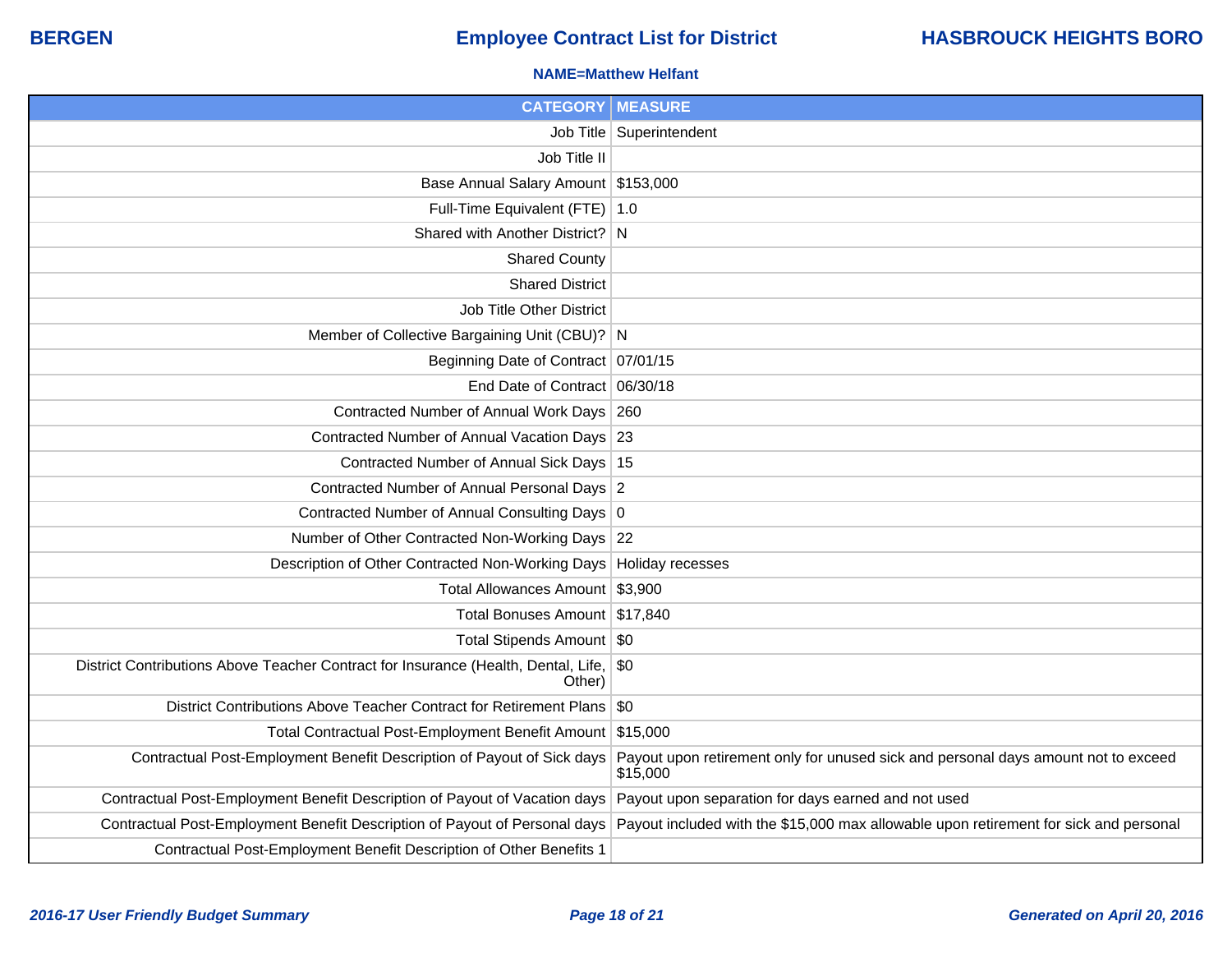### **NAME=Matthew Helfant**

| <b>CATEGORY   MEASURE</b>                                                                   |  |
|---------------------------------------------------------------------------------------------|--|
| Contractual Post-Employment Benefit Description of Other Benefits 2                         |  |
| Contractual Post-Employment Benefit Description of Other Benefits 3                         |  |
| Total Other/In-Kind Remuneration Amount   \$0                                               |  |
| Description of Other/In-Kind Remuneration Annual Option to Buyback Sick Time in<br>Cash     |  |
| Description of Other/In-Kind Remuneration Annual Option to Buyback Vacation Time in<br>Cash |  |
| Description of Other/In-Kind Remuneration Annual Option to Buyback Personal Time in<br>Cash |  |
| Description of Other/In-Kind Remuneration Annual Option to Other Remuneration 1             |  |
| Description of Other/In-Kind Remuneration Annual Option to Other Remuneration 2             |  |
| Description of Other/In-Kind Remuneration Annual Option to Other Remuneration 3             |  |
| <b>Additional Comment 1</b>                                                                 |  |
| <b>Additional Comment 2</b>                                                                 |  |
| <b>Additional Comment 3</b>                                                                 |  |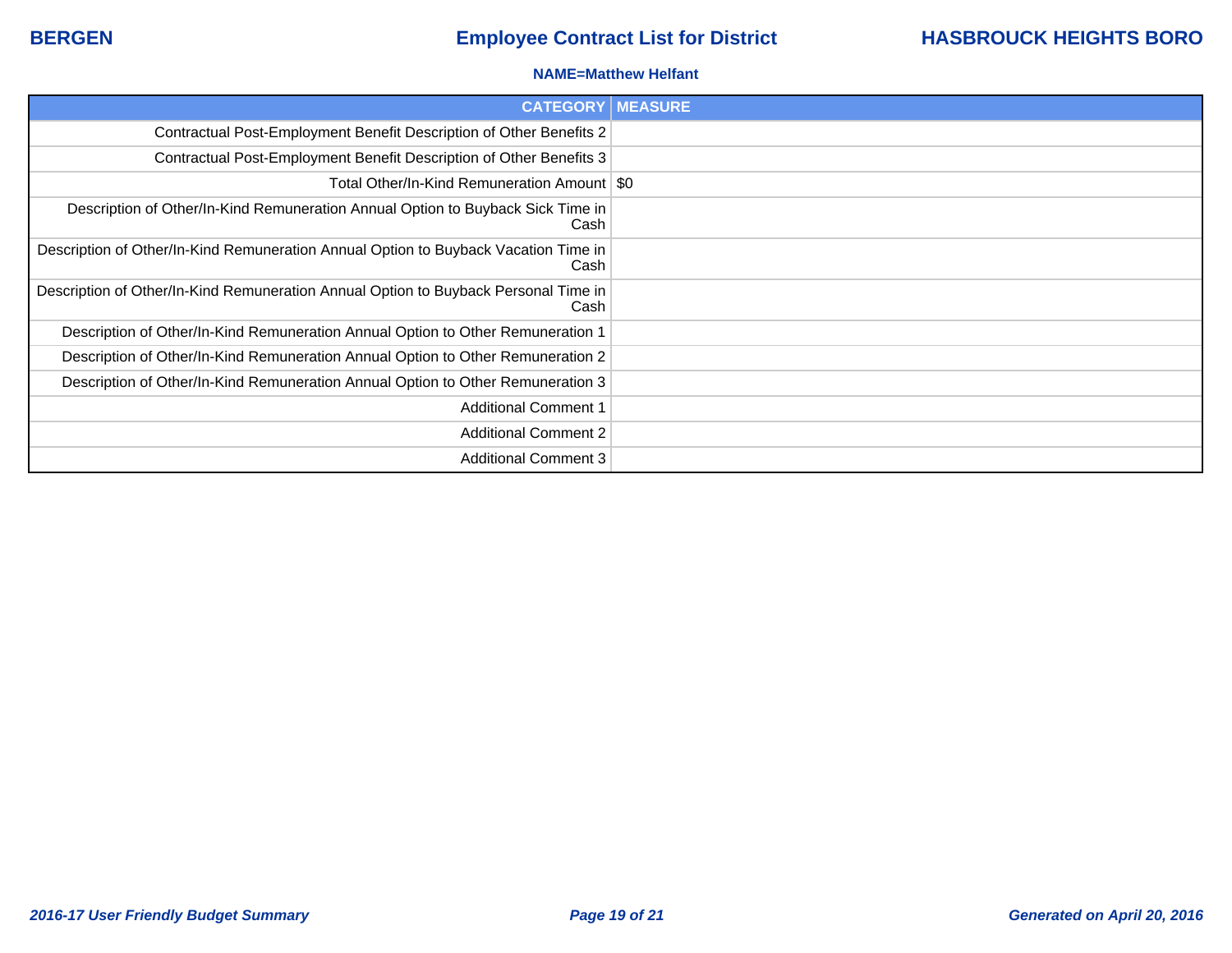### **NAME=Tamas Mattyasovszky**

| <b>CATEGORY MEASURE</b>                                                                          |                                                                                                |
|--------------------------------------------------------------------------------------------------|------------------------------------------------------------------------------------------------|
|                                                                                                  | Job Title   Information Technology                                                             |
| Job Title II                                                                                     |                                                                                                |
| Base Annual Salary Amount   \$95,763                                                             |                                                                                                |
| Full-Time Equivalent (FTE)   1.0                                                                 |                                                                                                |
| Shared with Another District? N                                                                  |                                                                                                |
| <b>Shared County</b>                                                                             |                                                                                                |
| <b>Shared District</b>                                                                           |                                                                                                |
| Job Title Other District                                                                         |                                                                                                |
| Member of Collective Bargaining Unit (CBU)? N                                                    |                                                                                                |
| Beginning Date of Contract 07/01/15                                                              |                                                                                                |
| End Date of Contract 06/30/16                                                                    |                                                                                                |
| Contracted Number of Annual Work Days 260                                                        |                                                                                                |
| Contracted Number of Annual Vacation Days 15                                                     |                                                                                                |
| Contracted Number of Annual Sick Days 12                                                         |                                                                                                |
| Contracted Number of Annual Personal Days 3                                                      |                                                                                                |
| Contracted Number of Annual Consulting Days 0                                                    |                                                                                                |
| Number of Other Contracted Non-Working Days 22                                                   |                                                                                                |
| Description of Other Contracted Non-Working Days   Holiday recesses                              |                                                                                                |
| Total Allowances Amount   \$0                                                                    |                                                                                                |
| Total Bonuses Amount   \$0                                                                       |                                                                                                |
| Total Stipends Amount   \$0                                                                      |                                                                                                |
| District Contributions Above Teacher Contract for Insurance (Health, Dental, Life, \$0<br>Other) |                                                                                                |
| District Contributions Above Teacher Contract for Retirement Plans \\$0                          |                                                                                                |
| Total Contractual Post-Employment Benefit Amount \$15,000                                        |                                                                                                |
| Contractual Post-Employment Benefit Description of Payout of Sick days                           | Payout upon retirement only for unused sick and personal days amount not to exceed<br>\$15,000 |
| Contractual Post-Employment Benefit Description of Payout of Vacation days                       | Payout upon separation for days earned and not used                                            |
| Contractual Post-Employment Benefit Description of Payout of Personal days                       | Payout included with the \$15,000 max allowable upon retirement for sick and personal<br>days  |
| Contractual Post-Employment Benefit Description of Other Benefits 1                              |                                                                                                |